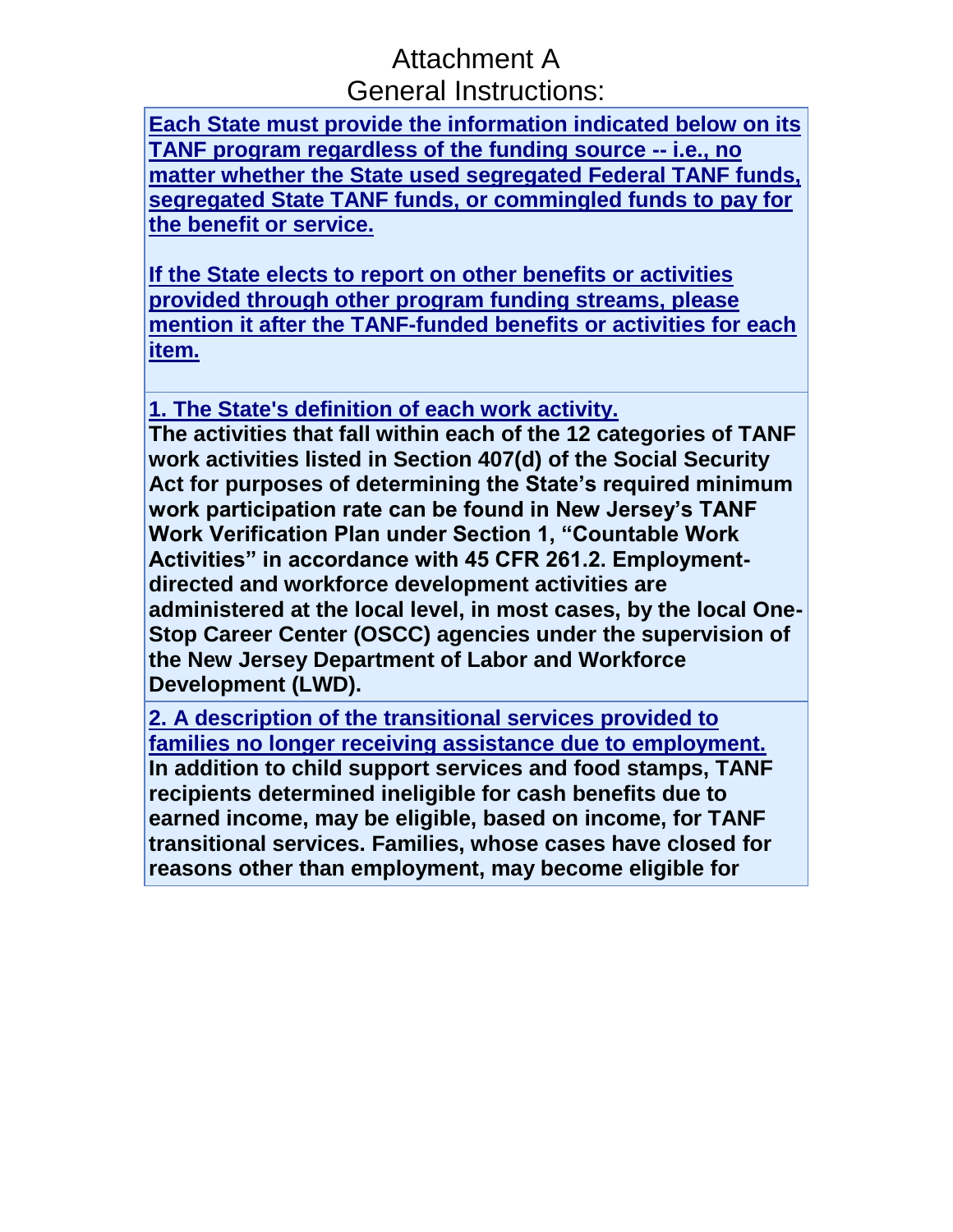**TANF transitional services, once they are working. Each of the transitional services available to families no longer receiving assistance due to employment is listed below and described in New Jersey's TANF State Plan under the section entitled "WFNJ/TANF Non-Cash Assistance Support Programs" in accordance with 45 CFR 260.31(b). Post-WFNJ Referral Services Program Child Care Medical Support Transportation Assistance-This support has not been funded since the State's 2010 budget which became effective on July 1, 2010. Social Services for the Homeless Supplemental Work Support Program – Career Advancement Voucher Program – New Jersey Earned Income Tax Credit Program – NJ Individual Development Accounts (IDAs)**

**[3. A description of how a State will reduce the amount of](javascript:alert()  [assistance payable to a family when an individual refuses to](javascript:alert()  [engage in work without good cause pursuant to 45 CFR 261.14](javascript:alert()  [of this chapter.](javascript:alert()**

**New Jersey's sanction policy is described in New Jersey's TANF State Plan under the section entitled "Cash Assistance Recipient's Self Sufficiency Requirements" in accordance with 45 CFR 261.14.**

**[4. The average monthly number of payments for child care](javascript:alert()  [services made by the State through the use of disregards, by](javascript:alert()  [the following types of child care providers:](javascript:alert()**

 **[i. Licensed/regulated in-home child care:](javascript:alert() 0**

 **[ii. Licensed/regulated family child care:](javascript:alert() 0**

 **[iii. Licensed/regulated group home child care:](javascript:alert() 0**

 **[iv. Licensed/regulated center-based child care:](javascript:alert() 0**

 **[v. Legally operating \(i.e., no license category available in](javascript:alert()  [State or locality\) in-home child care provided by a non](javascript:alert()[relative:](javascript:alert() 0**

 **[vi. Legally operating \(i.e., no license category available in](javascript:alert()**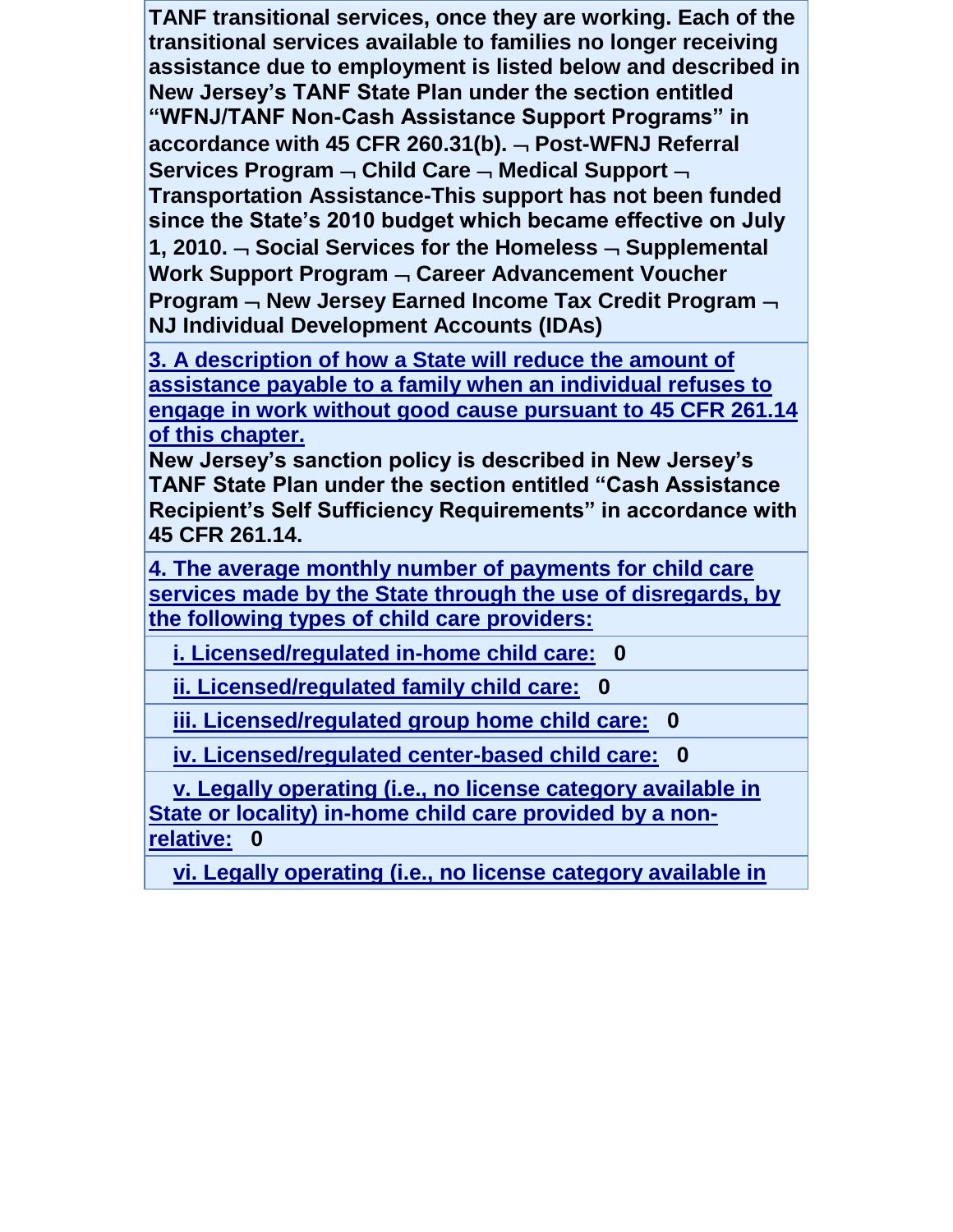**State or locality) in-home child care provided by a relative: 0**

 **[vii. Legally operating \(i.e., no license category available in](javascript:alert()  [State or locality\) family child care provided by a non](javascript:alert()[relative:](javascript:alert() 0**

 **[viii. Legally operating \(i.e., no license category available in](javascript:alert()  [State or locality\) family child care provided by a relative:](javascript:alert() 0**

 **[ix. Legally operating \(i.e., no license category available in](javascript:alert()  [State or locality\) group child care provided by a non](javascript:alert()[relative:](javascript:alert() 0**

 **[x. Legally operating \(i.e., no license category available in](javascript:alert()  [State or locality\) group child care provided by a relative:](javascript:alert() 0**

 **[xi. Legally operated \(i.e., no license category available in](javascript:alert()  [State or locality\) center-based child care.](javascript:alert() 0**

**[5. If the State has adopted the Family Violence Option and](javascript:alert()  [wants Federal recognition of its good cause domestic violence](javascript:alert()  [waivers under 45 CFR 260.50-58, then provide \(a\) a description](javascript:alert()  [of the strategies and procedures in place to ensure that](javascript:alert()  [victims of domestic violence receive appropriate alternative](javascript:alert()  [services and \(b\) an aggregate figure for the total number of](javascript:alert()  [good cause domestic waivers granted.](javascript:alert()**

**(a) The WFNJ/TANF Program has availed itself of the PRWORA option regarding protections for victims of family violence, including rape or incest, through the establishment of standards and procedures designed to screen for, identify, and where appropriate, refer victims of family violence to the DHSdesignated Domestic Violence Core Service or Sexual Assault Service Program. The WFNJ/TANF program provides the flexibility needed to address the specific problems of victims of family violence, as well as victims of rape and incest. These individuals may utilize the PRWORA option at any point in the WFNJ/TANF process to waive program requirements when compliance would make it more difficult for them to escape family violence, or when present, past or future family violence**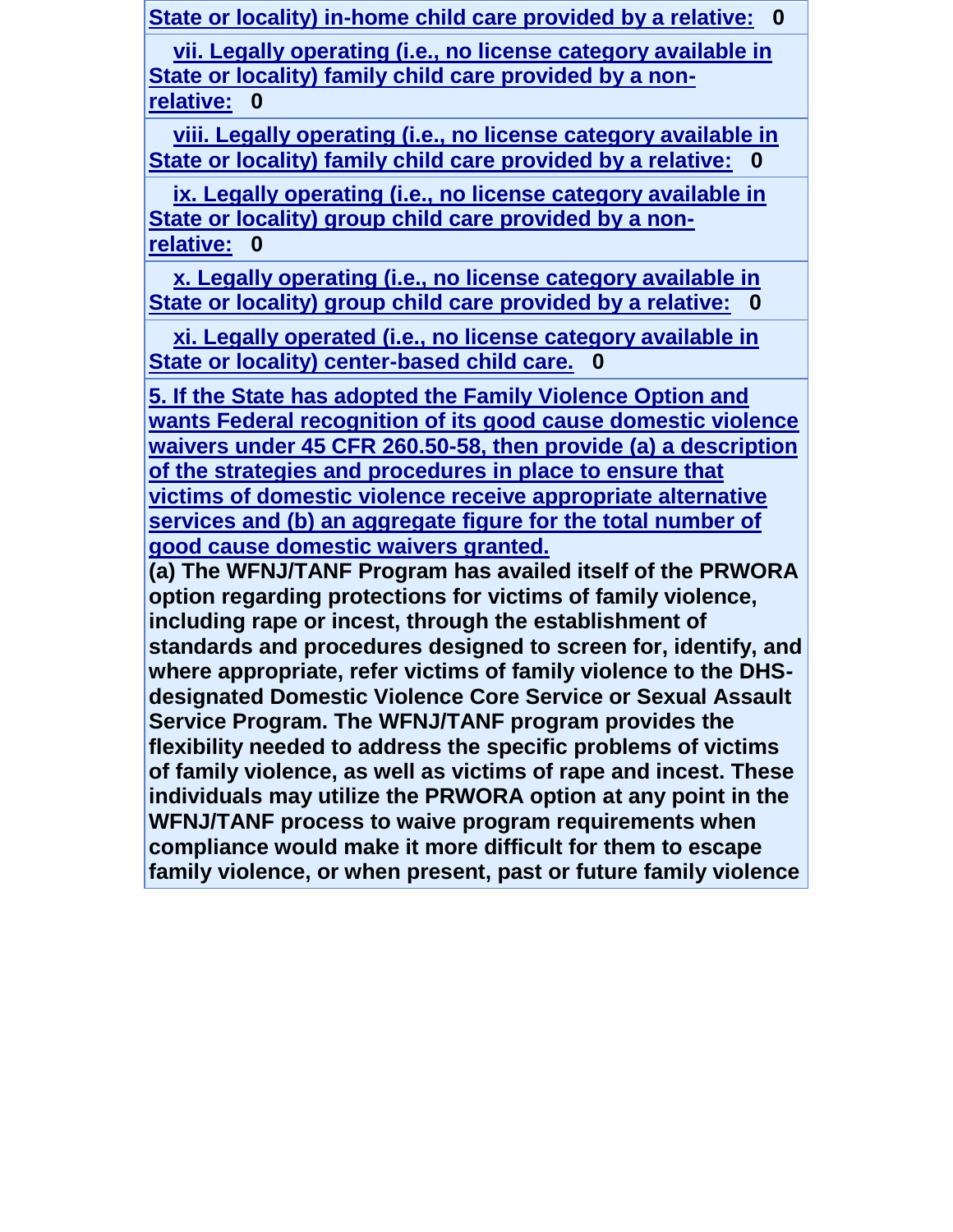**impacts on the individual's ability to comply. A description of the strategies and procedures for New Jersey's Family Violence Option is in New Jersey's TANF State Plan under the sections entitled "WFNJ/TANF Cash Assistance Non-Financial Eligibility Requirements" and "Optional Certification–Family Violence Option" in accordance with 45 CFR 260.50-58. (b) As of September 30, 2012, the total number of good cause domestic violence waivers granted during the 2011-2012 fiscal year was 2881.**

**[6. A description of any nonrecurrent, short-term benefits \(as](javascript:alert()  [defined in 45 CFR 260.31\(b\)\(1\)\) provided, including:](javascript:alert()**

 **[i. The eligibility criteria associated with such benefits,](javascript:alert()  [including any restrictions on the amount, duration, or](javascript:alert()  [frequency of payments;](javascript:alert()**

 **[ii. Any policies that limit such payments to families that are](javascript:alert()  eligible for [TANF assistance or that have the effect of delaying](javascript:alert()  [or suspending a family's eligibility for assistance;](javascript:alert()**

 **[iii. Any procedures or activities developed under the TANF](javascript:alert()  [program to ensure that individuals diverted from assistance](javascript:alert()  [receive information about, referrals to, or access to other](javascript:alert()  [program benefits \(such as Medicaid and food stamps\) that](javascript:alert()  [might help them make the transition from welfare to work.](javascript:alert() Certain temporary services are available to a WFNJ TANF recipient, in support of the recipient's efforts to work. These services are provided only as a last resort, when no other source of support is available. New Jersey offers nonrecurring, short-term benefits (as defined in 45 CFR 260.31(b)(1)) through the Early Employment Initiative, Kinship Wraparound services and the Social Services for the Homeless (SSH) program. Descriptions of these services are available in New Jersey's TANF State Plan under the section entitled "WFNJ/TANF Non-Cash Assistance Support Programs". In addition, New Jersey offers nonrecurring, short-term benefits through the Emergency Assistance program. A description of these**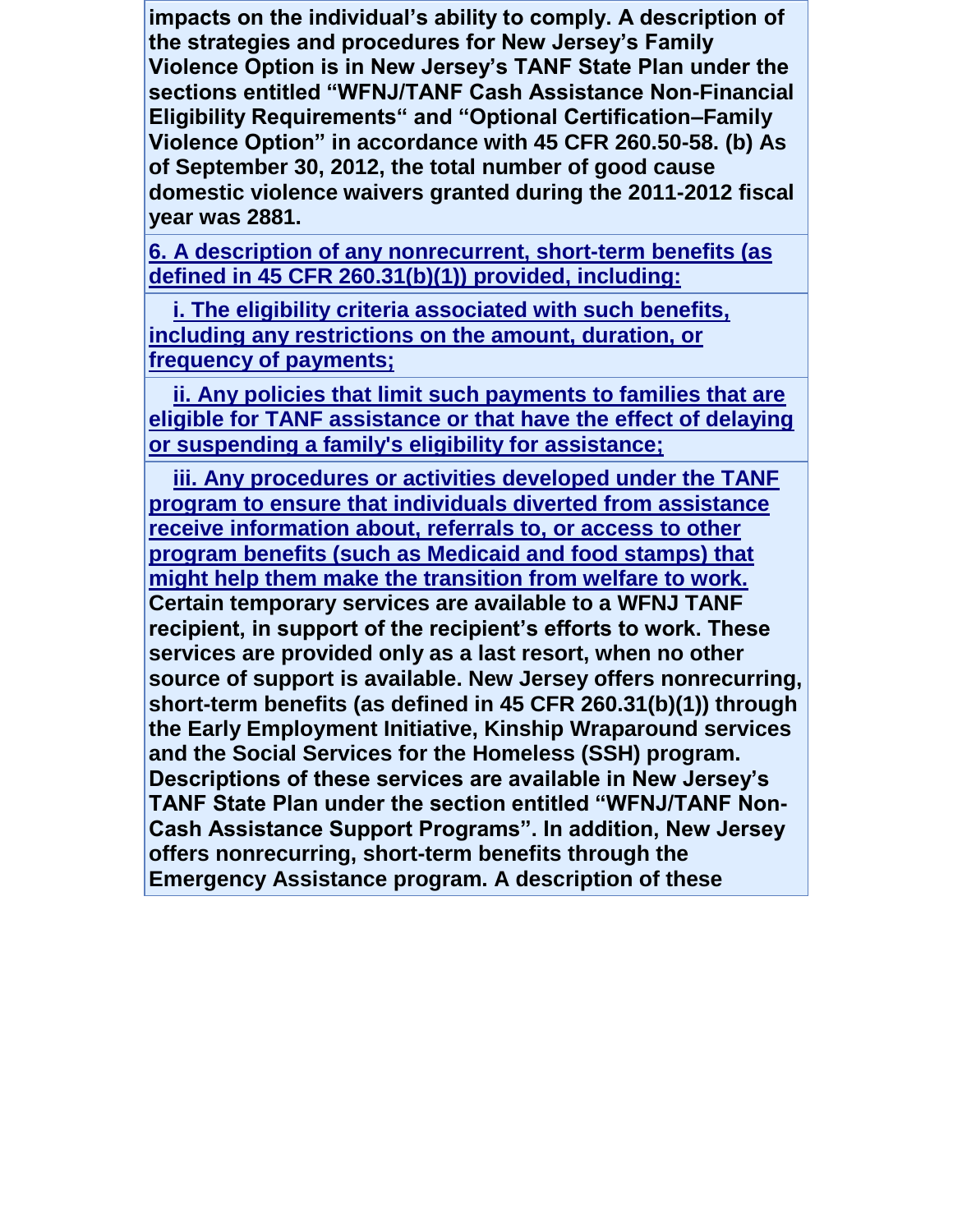**services is available in the TANF State Plan under the section entitled "Emergency Assistance for Cash Assistance Recipients."**

**[7. A description of the grievance procedures the State has](javascript:alert()  [established and is maintaining to resolve displacement](javascript:alert()  [complaints, pursuant to section 407\(f\)\(3\) of the Social Security](javascript:alert()  [Act. This description must include the name of the State](javascript:alert() [agency with the lead responsibility for administering this](javascript:alert()  [provision and explanations of how the State has notified the](javascript:alert()  [public about these procedures and how an individual can](javascript:alert()  [register a complaint.](javascript:alert()**

**• Pursuant to section 407(f)(2) of the Social Security Act, WFNJ legislation affords protections to current workers by providing that a recipient of benefits under WFNJ will not displace a regular employee by being placed or utilized in a position: that had been previously filled by a regular employee, but now the position or a substantially similar position at that workplace is vacant through a demotion, reduction of hours or a layoff of a regular employee in the previous 12 months or was eliminated in the previous 12 months;**  $\rightarrow$  **that infringes upon a wage rate or an employment benefit or violates the contractual overtime provisions of a regular employee at that**  workplace;  $\lnot$  that violates an existing collective bargaining **agreement or a statutory provision that applies to that**  workplace;  $\rightarrow$  that supplants or duplicates a position in an **existing approved apprenticeship program; through an employment agency or temporary help service firm as a community work experience or alternative work experience**  worker;  $\lnot$  if there is a contractual or statutory recall right to that position at that workplace; and  $\overline{\phantom{a}}$  if there is an ongoing **strike or lockout at that workplace. • Pursuant to section 407(f)(3) of the Social Security Act WFNJ legislation also provides for a complaint resolution procedure to allow an opportunity for the person or the organization that represents the collective bargaining unit to meet with a designee of the**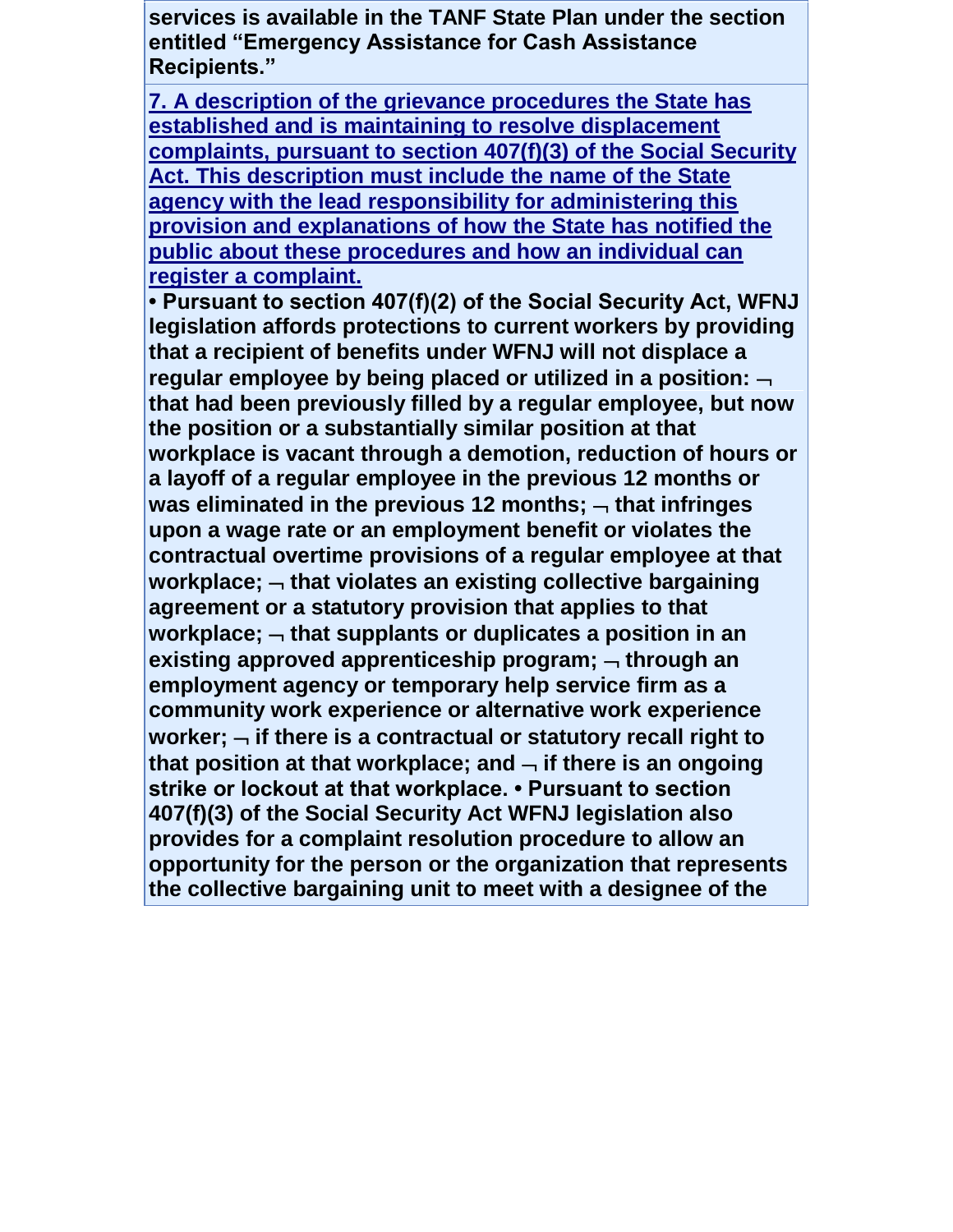**Commissioner of the New Jersey Department of Labor and Workforce Development or the Governor's Office of Employee Relations. • The legislation stipulates that the designee of the Commissioner of the New Jersey Department of Labor and Workforce Development or the Governor's Office of Employee Relations will attempt to resolve the complaint of the alleged violation within 30 days of the date of the request for the meeting. In the event that the complaint is not resolved within the 30-day period, the complainant may appeal to the New Jersey State Board of Mediation in the Department of Labor and Workforce Development for expedited binding arbitration, the cost of which will be borne equally by both parties to the dispute.**

**[8. A summary of State programs and activities directed at the](javascript:alert()  [third and fourth statutory purposes of TANF \(as specified at 45](javascript:alert()  [CFR 260.20\(c\) and \(d\) of this chapter\).](javascript:alert()**

 **[a. Summarize below, the State programs and activities](javascript:alert()  [directed at preventing and reducing the incidence of out-of](javascript:alert()[wedlock pregnancies and establishing annual numerical goals](javascript:alert()  [for preventing and reducing the incidence of these](javascript:alert()  [pregnancies \(TANF purpose 3\):](javascript:alert()**

**A summary of New Jersey's programs and activities directed at preventing and reducing the incidence of out-of-wedlock pregnancies, and the annual numeric goals for preventing and reducing the incidence of these pregnancies, is in New Jersey's TANF State Plan under the section "WFNJ/TANF Non-Cash Assistance Support Programs" in accordance with 45 CFR 260.20(c).**

 **[b. Summarize below, the State programs and activities](javascript:alert()  [directed at encouraging the formation and maintenance of two](javascript:alert()[parent families \(TANF purpose 4\):](javascript:alert()**

**Supporting Two-Parent Families New Jersey operates a Statefunded program which supports marriage and two-parent families by providing the same services and work activities as**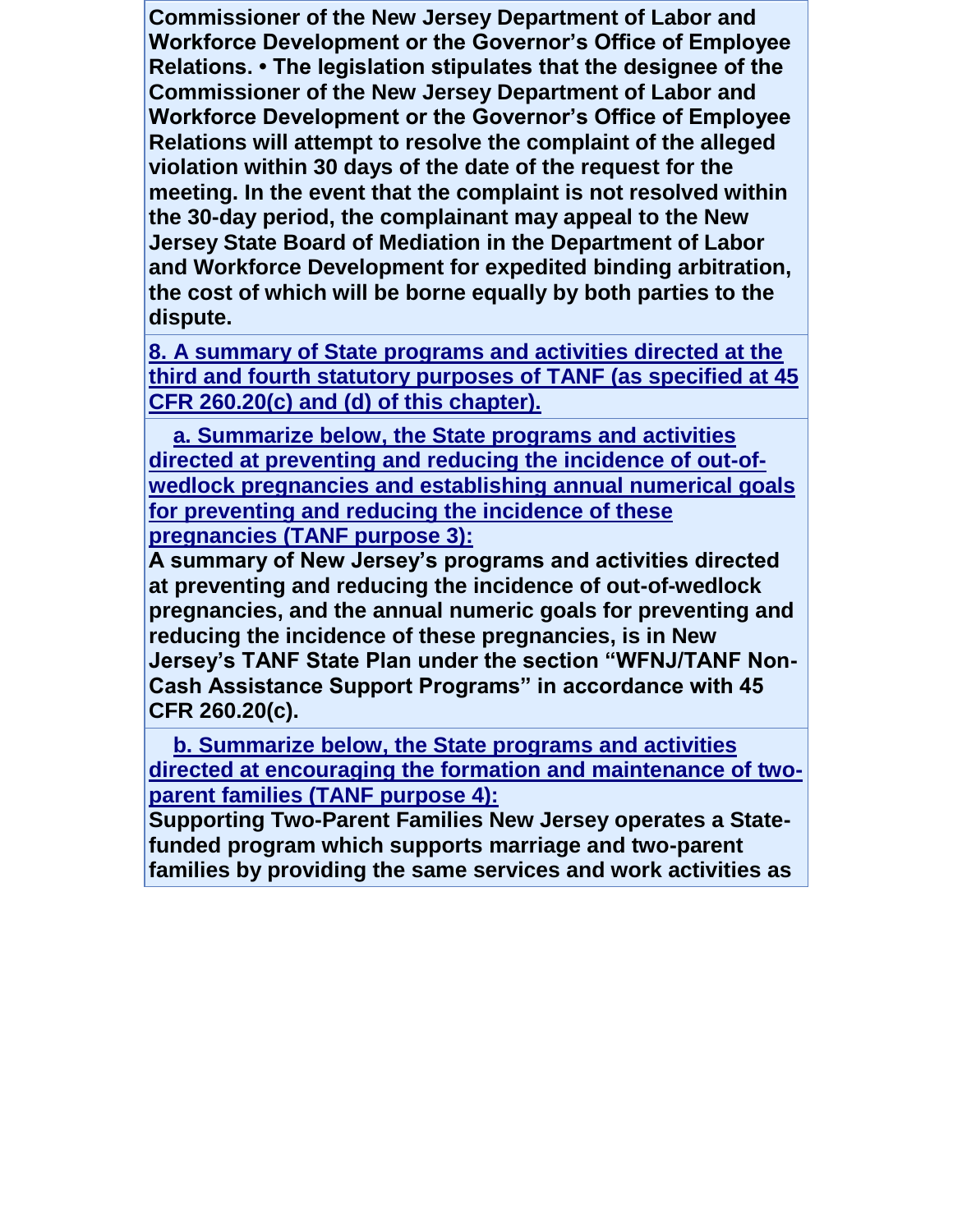**those provided to TANF eligible families. Non-financial and financial eligibility requirements are consistent with federal TANF and WFNJ criteria. WFNJ Step-Parent Provision In WFNJ, individuals who marry cash assistance recipients are not held financially responsible for the recipient's children. This promotes marriage and stabilizes families. If the stepparent's income causes the assistance unit to become ineligible, or if the step-parent is non-needy, the step-parent, as well as the step-parent's natural or adoptive children and the WFNJ recipient parent are excluded from the eligible assistance unit; therefore, the assistance unit consists only of the WFNJ children. Additional programs and activities directed at encouraging the formation and maintenance of two-parent families are listed below and summarized in New Jersey's TANF State Plan under the section entitled "WFNJ/TANF Non-Cash Assistance Support Programs" in accordance with 45 CFR 260.20(d). WFNJ Faith-Based Initiative Responsible Parenting and Operation Fatherhood Family Support and**  Economic Self-Sufficiency Program  $\rightarrow$  New Jersey Hunger **Prevention and Nutrition Assistance Program**

**[9. An estimate of the total number of individuals who have](javascript:alert()  [participated in subsidized employment under §261.30\(b\) or \(c\)](javascript:alert()  [of this chapter.](javascript:alert() 605**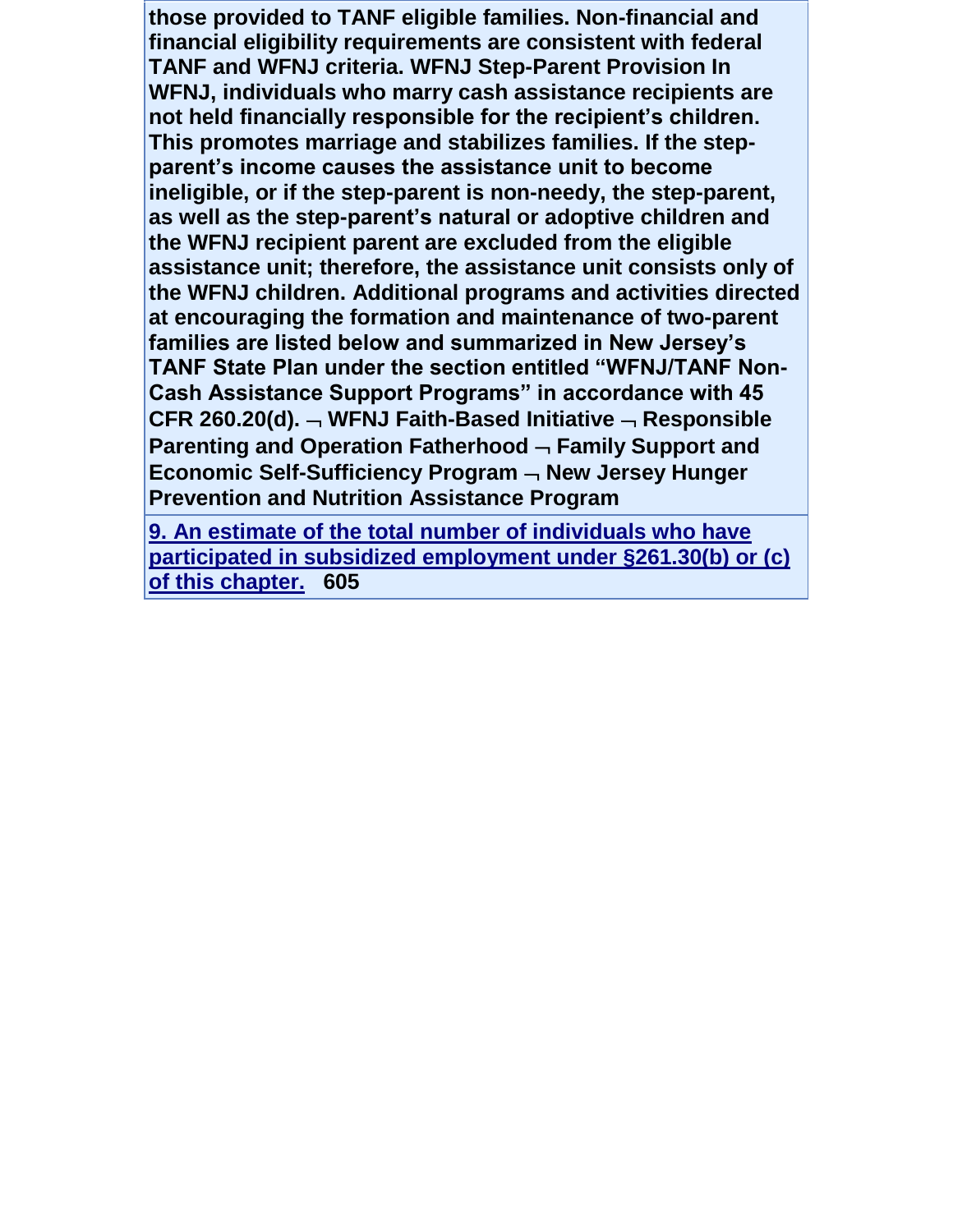# Attachment B 5a

Grantee Information

**[State](javascript:alert() NEW JERSEY [Fiscal Year](javascript:alert() 2012**

### Program Information

**[Provide the following information for EACH PROGRAM](javascript:alert()  [\(according to the nature of the benefit or service provided\) for](javascript:alert()  [which the State claims MOE expenditures. Complete and](javascript:alert()  [submit this report in accordance with the attached](javascript:alert()  [instructions.](javascript:alert()**

**1. Name of Benefit or Service Program: Basic Assistance**

**[2. Description of the Major Program Benefits, Services, and](javascript:alert()  [Activities:](javascript:alert()**

**This program is described in the NJ TANF State Plan (see pages 6-15)**

**[3. Purpose\(s\) of Benefit or Service Program:](javascript:alert()**

**The purpose of this program is detailed in the NJ TANF State Plan (see pages 6-15)**

**[4. Program Type. \(Check one\)](javascript:alert()**

**TANF State** 

**5. Description of Work Activities (Complete only if this program is a separate State program):**

**[6. Total State Expenditures for the Program for the Fiscal](javascript:alert()  [Year:](javascript:alert() \$81,469,328**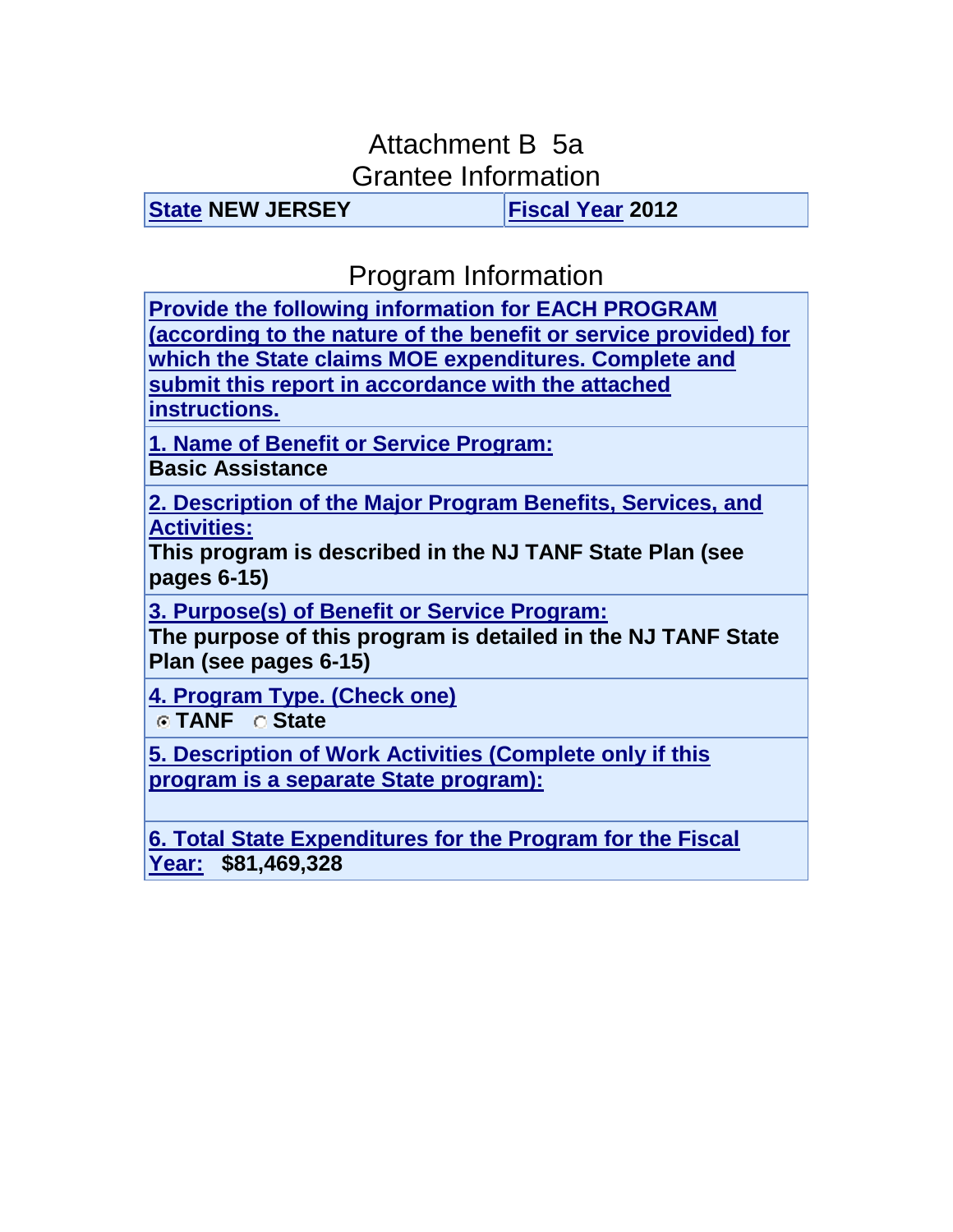**7. Total State MOE Expenditures under the Program for the Fiscal Year: \$81,469,328**

**8. Total Number of Families Served under the Program with MOE Funds: 37,494**

 **This last figure represents (Check one):**

**The average monthly total for the fiscal year. The total served over the fiscal year.** 

**9. Financial Eligibility Criteria for Receiving MOE-funded Program Benefits or Services:**

**\*TANF and MOE funds are commingled for this category therefore, the eligibility is consistent with Federal TANF and WFNJ criteria.**

**[10. Prior Program Authorization: Was this program authorized](javascript:alert()  [and allowable under prior law? \(Check one\)](javascript:alert()**

**Yes No**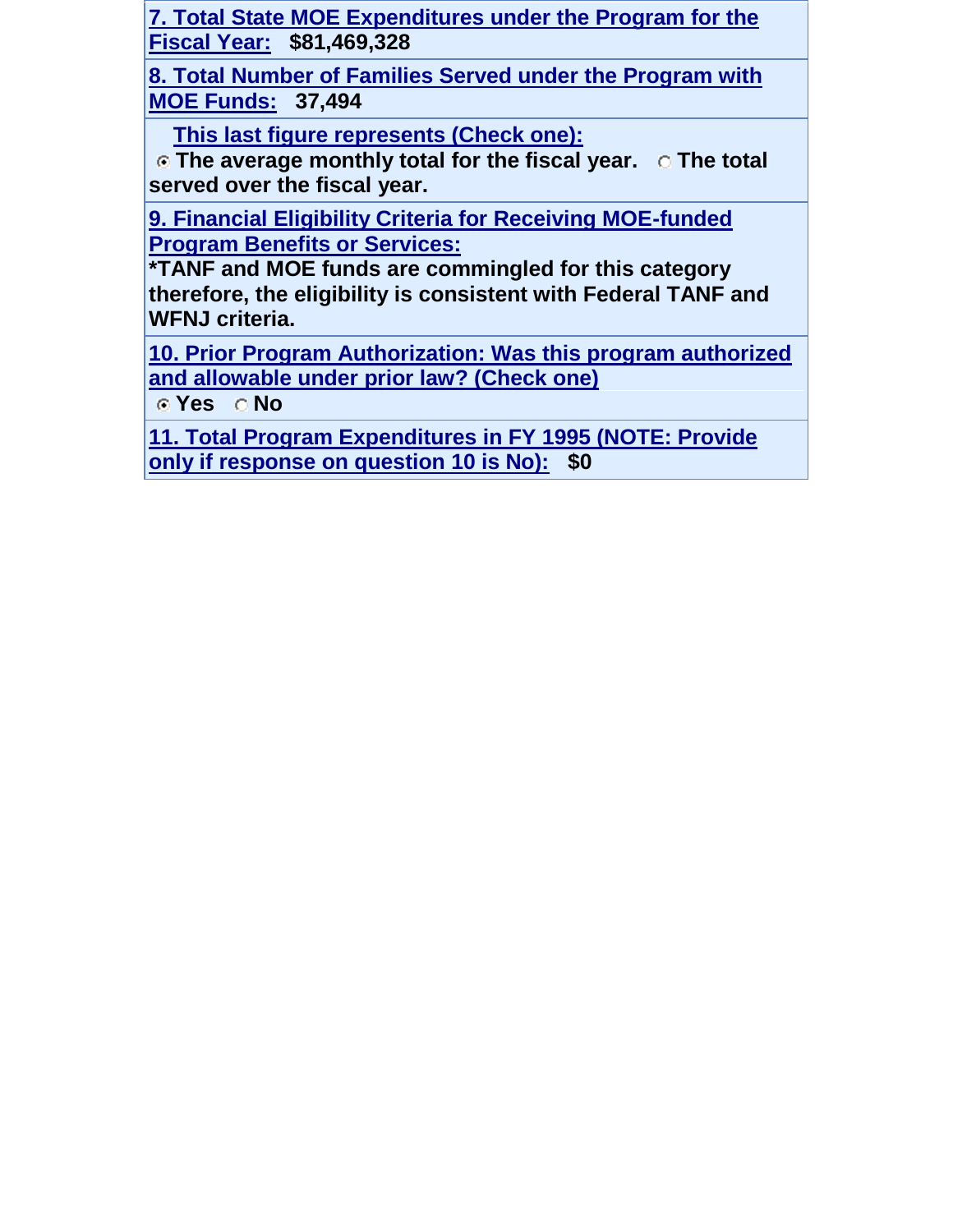# Attachment B 1 5b

Grantee Information

**[State](javascript:alert() NEW JERSEY [Fiscal Year](javascript:alert() 2012**

#### Program Information

**[Provide the following information for EACH PROGRAM](javascript:alert()  [\(according to the nature of the benefit or service provided\) for](javascript:alert()  [which the State claims MOE expenditures. Complete and](javascript:alert()  [submit this report in accordance with the attached](javascript:alert()  [instructions.](javascript:alert()**

**1. Name of Benefit or Service Program: Child Care**

**[2. Description of the Major Program Benefits, Services, and](javascript:alert()  [Activities:](javascript:alert()**

**This program is described in the NJ TANF State Plan (see pages 25-26)**

**[3. Purpose\(s\) of Benefit or Service Program:](javascript:alert()**

**The purpose of this program is detailed in the NJ TANF State Plan (see pages 25-26)**

**[4. Program Type. \(Check one\)](javascript:alert()**

**TANF State** 

**5. Description of Work Activities (Complete only if this program is a separate State program):**

**[6. Total State Expenditures for the Program for the Fiscal](javascript:alert()  [Year:](javascript:alert() \$26,374,178**

**7. Total State MOE Expenditures under the Program for the Fiscal Year: \$26,374,178**

**8. Total Number of Families Served under the Program with**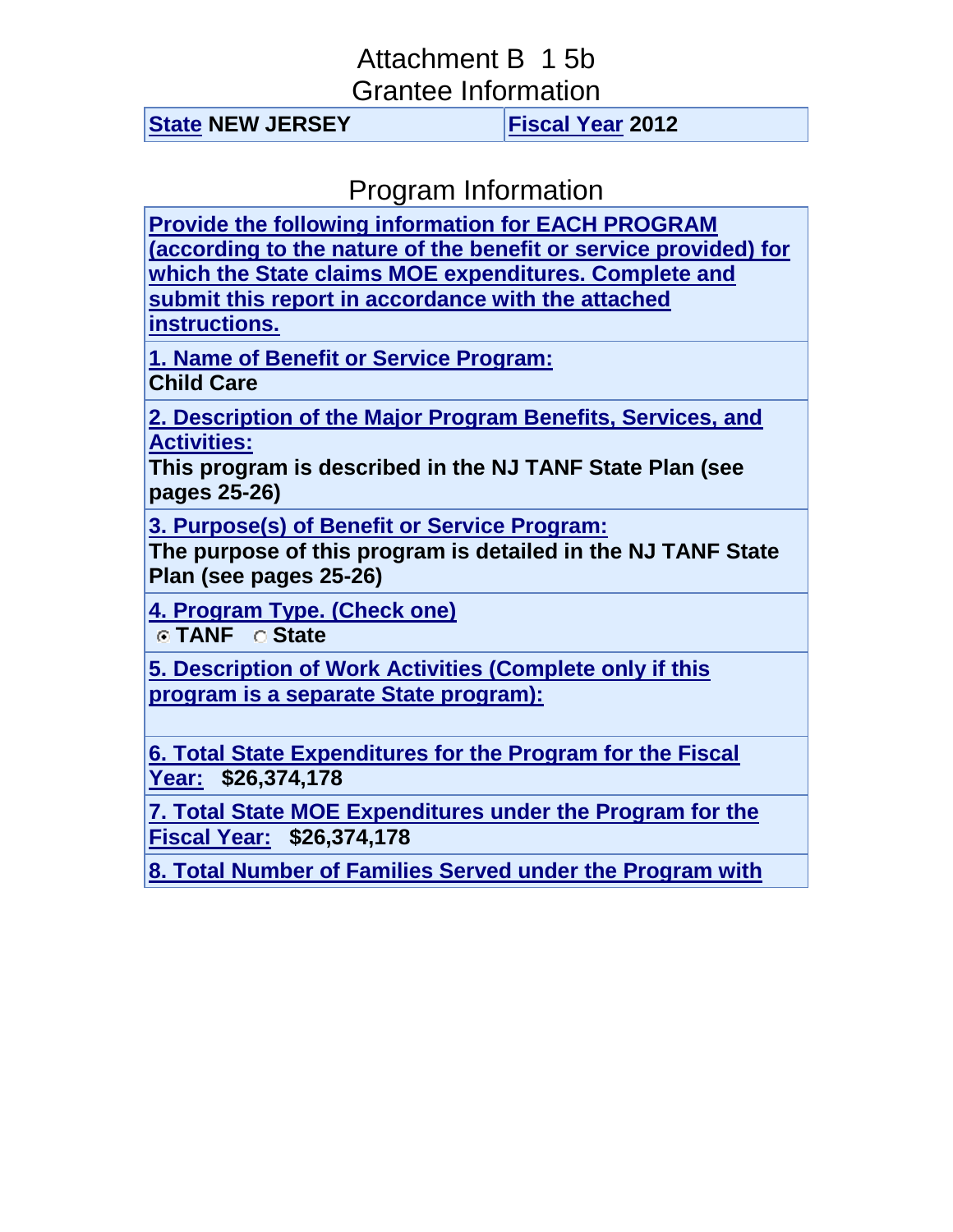**MOE Funds: 8,520**

 **This last figure represents (Check one):**

**The average monthly total for the fiscal year. The total served over the fiscal year.** 

**9. Financial Eligibility Criteria for Receiving MOE-funded Program Benefits or Services:**

**\*TANF and MOE funds are commingled for this category therefore, the eligibility is consistent with Federal TANF and WFNJ criteria. The maximum allowable MOE that can be claimed for the Child Care category is \$26,374,178.**

**[10. Prior Program Authorization: Was this program authorized](javascript:alert()  [and allowable under prior law? \(Check one\)](javascript:alert()**

**Yes No**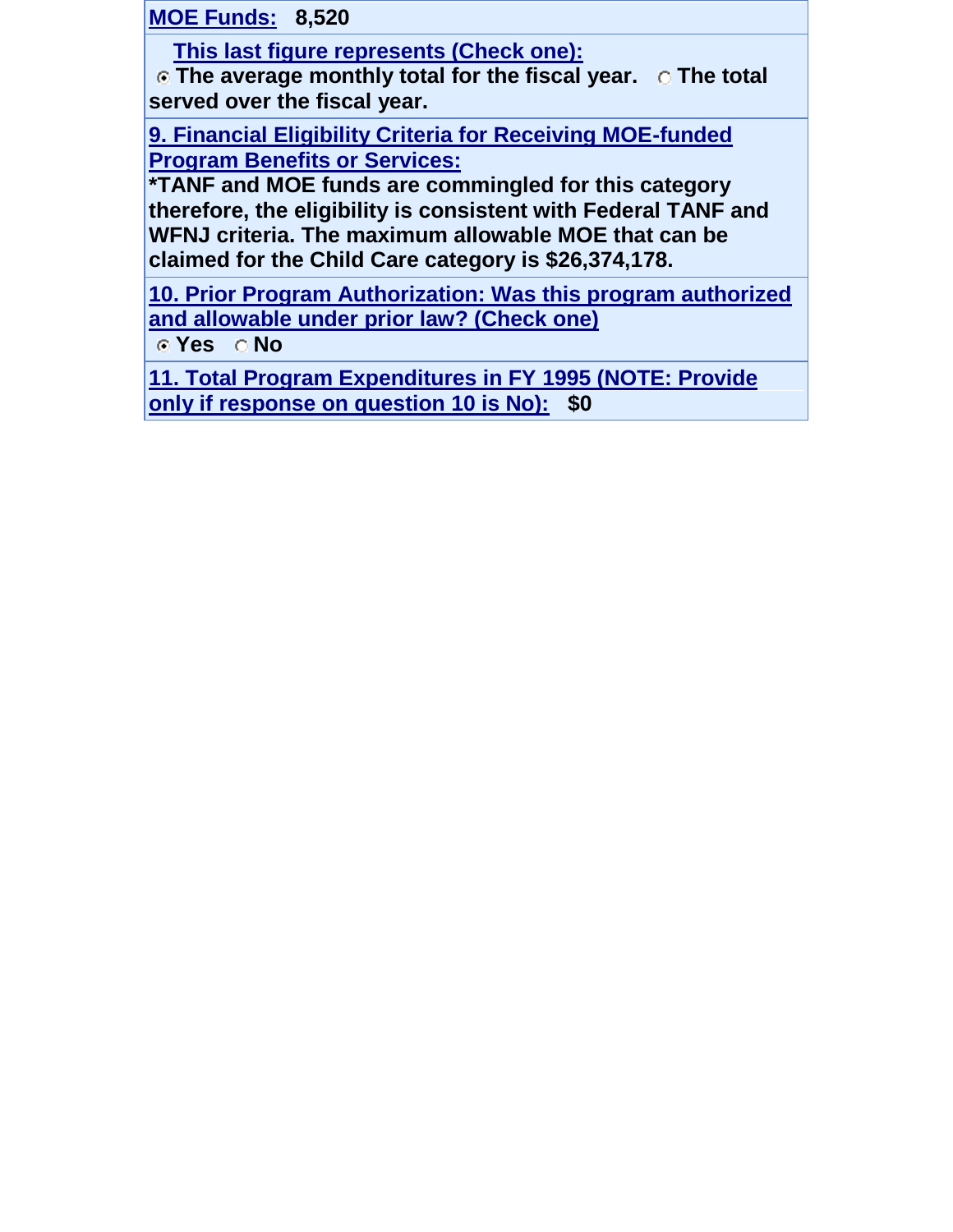#### Attachment B 2 5c Grantee Information

**[State](javascript:alert() NEW JERSEY [Fiscal Year](javascript:alert() 2012**

Program Information

**[Provide the following information for EACH PROGRAM](javascript:alert()  [\(according to the nature of the benefit or service provided\) for](javascript:alert()  [which the State claims MOE expenditures. Complete and](javascript:alert()  [submit this report in accordance with the attached](javascript:alert()  [instructions.](javascript:alert()**

**1. Name of Benefit or Service Program: Other Supportive Services (Assistance)**

**[2. Description of the Major Program Benefits, Services, and](javascript:alert()  [Activities:](javascript:alert()**

**This program is described in the NJ TANF State Plan (see pages 19-22)**

**[3. Purpose\(s\) of Benefit or Service Program:](javascript:alert()**

**The purpose of this program is detailed in the NJ TANF State Plan (see pages 19-22)**

**[4. Program Type. \(Check one\)](javascript:alert()**

**TANF State** 

**5. Description of Work Activities (Complete only if this program is a separate State program):**

**[6. Total State Expenditures for the Program for the Fiscal](javascript:alert()  [Year:](javascript:alert() \$5,349,403**

**7. Total State MOE Expenditures under the Program for the Fiscal Year: \$5,349,403**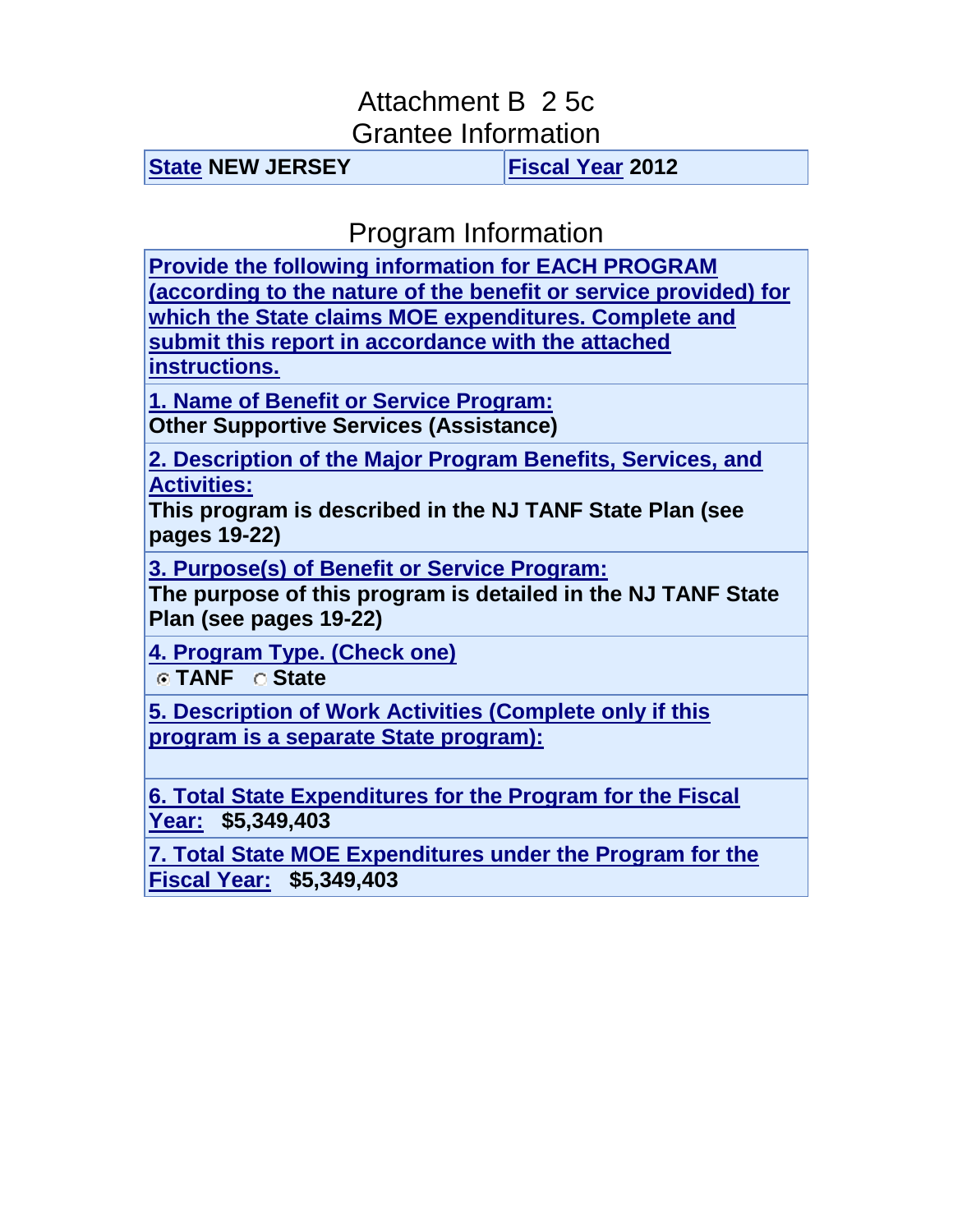**8. Total Number of Families Served under the Program with MOE Funds: 37,494**

 **This last figure represents (Check one):**

**The average monthly total for the fiscal year.** C The total **served over the fiscal year.** 

**9. Financial Eligibility Criteria for Receiving MOE-funded Program Benefits or Services:**

**\*TANF and MOE funds are commingled for this category therefore, the eligibility is consistent with Federal TANF and WFNJ criteria.**

**[10. Prior Program Authorization: Was this program authorized](javascript:alert()  [and allowable under prior law? \(Check one\)](javascript:alert()**

**Yes No**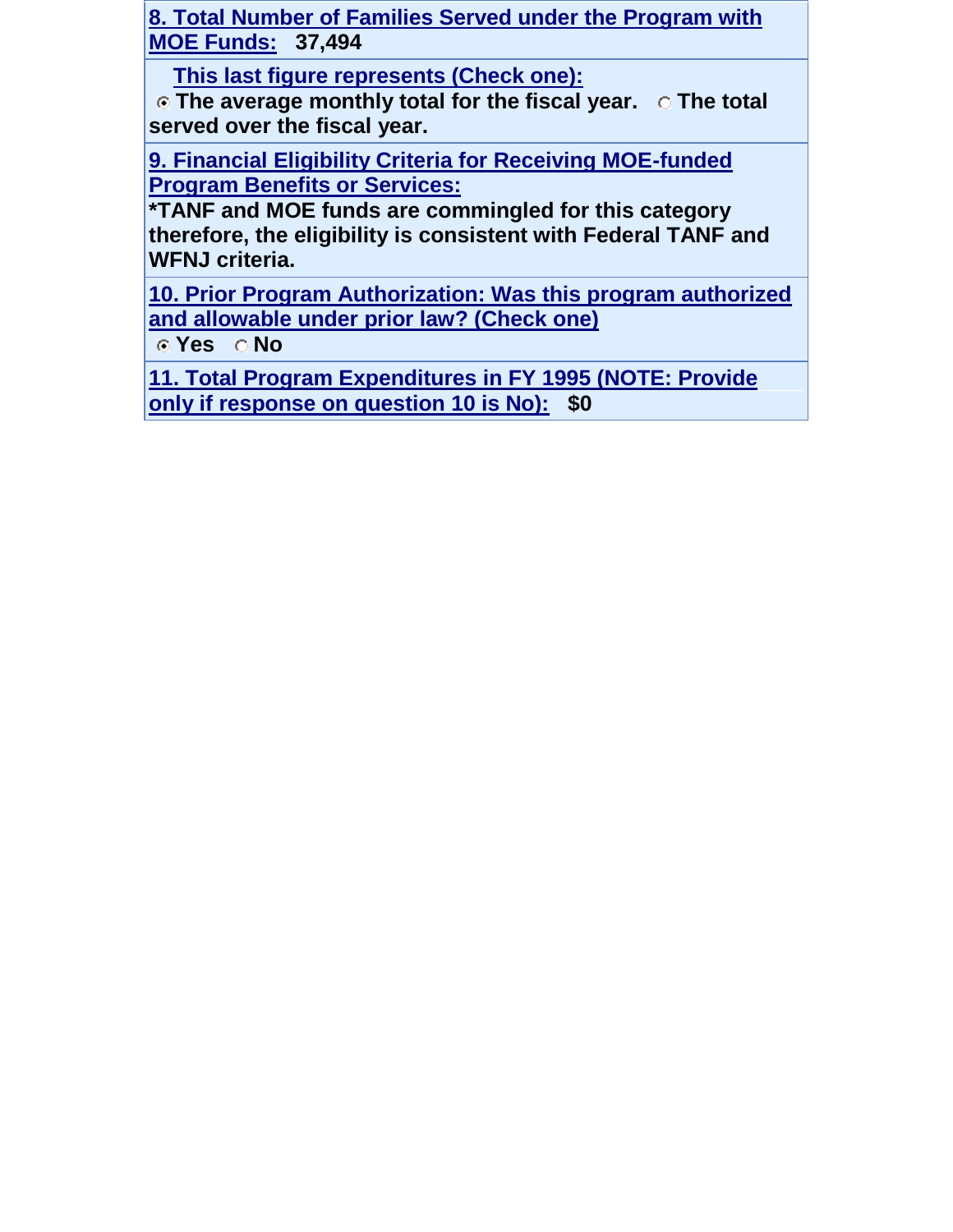#### Attachment B 3 6a1 Grantee Information

**[State](javascript:alert() NEW JERSEY [Fiscal Year](javascript:alert() 2012**

Program Information

**[Provide the following information for EACH PROGRAM](javascript:alert()  [\(according to the nature of the benefit or service provided\) for](javascript:alert()  [which the State claims MOE expenditures. Complete and](javascript:alert()  [submit this report in accordance with the attached](javascript:alert()  [instructions.](javascript:alert() 1. Name of Benefit or Service Program: Work Subsidies [2. Description of the Major Program Benefits, Services, and](javascript:alert()  [Activities:](javascript:alert() These programs are described in the NJ TANF State Plan (see pages 16-18) [3. Purpose\(s\) of Benefit or Service Program:](javascript:alert() The purposes of these programs are detailed in the NJ TANF State Plan (see pages 16-18) [4. Program Type. \(Check one\)](javascript:alert() TANF State 5. Description of Work Activities (Complete only if this program is a separate State program): [6. Total State Expenditures for the Program for the Fiscal](javascript:alert()  [Year:](javascript:alert() \$193,717**

**7. Total State MOE Expenditures under the Program for the**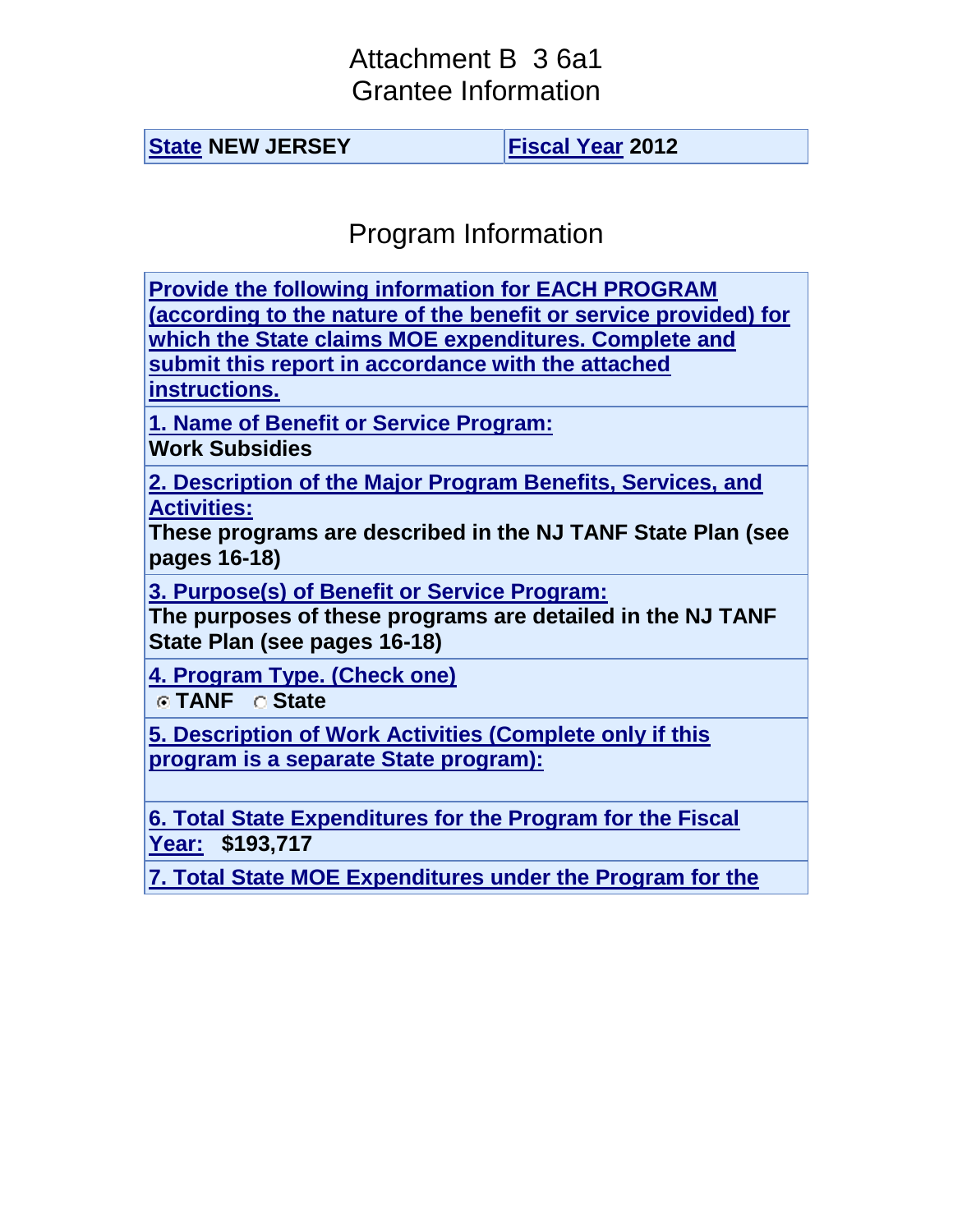**Fiscal Year: \$193,717**

**8. Total Number of Families Served under the Program with MOE Funds: 4,396**

 **This last figure represents (Check one):**

**The average monthly total for the fiscal year.** C The total **served over the fiscal year.** 

**9. Financial Eligibility Criteria for Receiving MOE-funded Program Benefits or Services:**

**\*TANF and MOE funds are commingled for this category therefore, the eligibility is consistent with Federal TANF and WFNJ criteria.**

**[10. Prior Program Authorization: Was this program authorized](javascript:alert()  [and allowable under prior law? \(Check one\)](javascript:alert()**

**Yes No**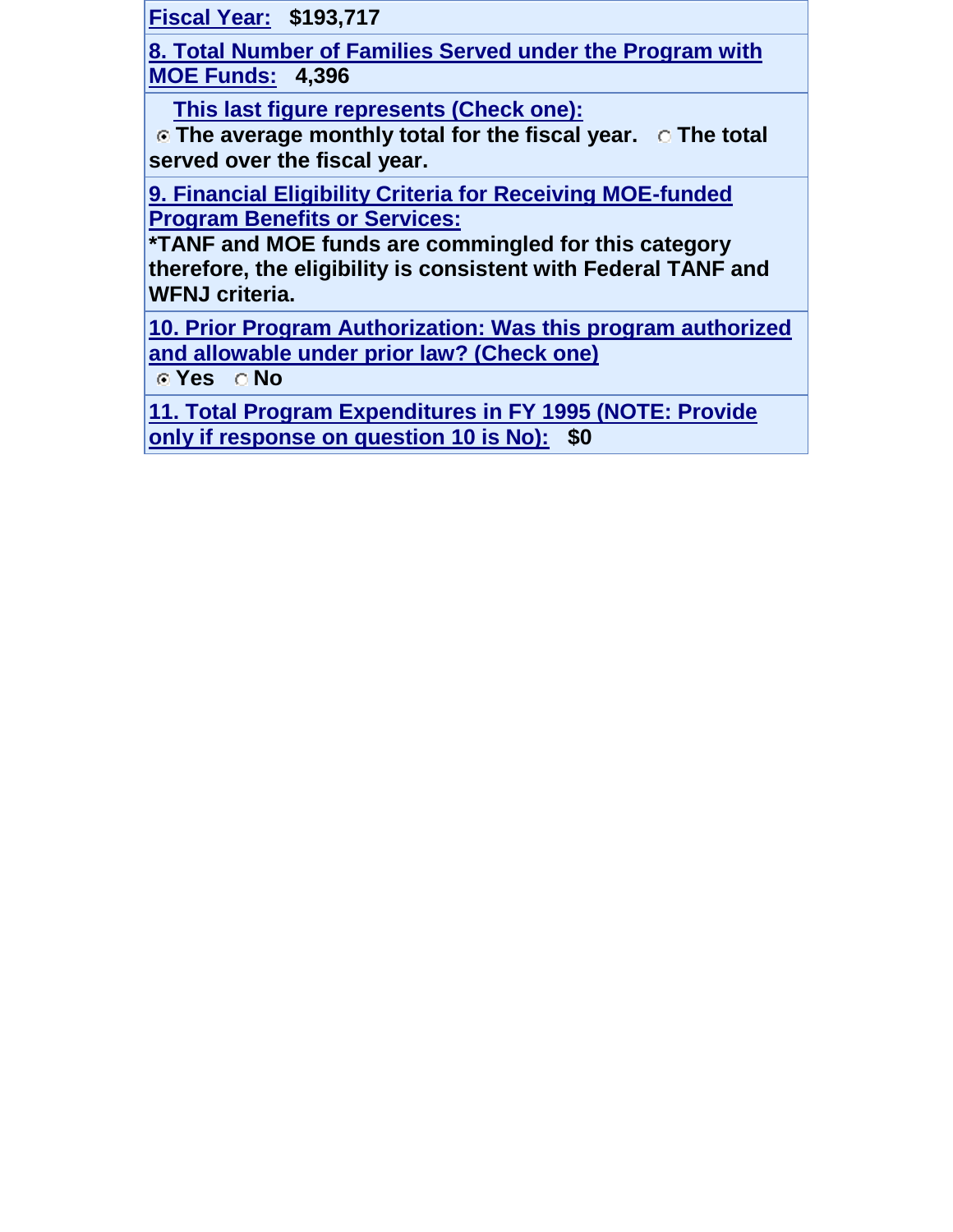#### Attachment B 4 6a2 Grantee Information

**[State](javascript:alert() NEW JERSEY [Fiscal Year](javascript:alert() 2012**

# Program Information

**[Provide the following information for EACH PROGRAM](javascript:alert()  [\(according to the nature of the benefit or service provided\) for](javascript:alert()  [which the State claims MOE expenditures. Complete and](javascript:alert()  [submit this report in accordance with the attached](javascript:alert()  [instructions.](javascript:alert()**

**1. Name of Benefit or Service Program: Education and Training**

**[2. Description of the Major Program Benefits, Services, and](javascript:alert()  [Activities:](javascript:alert()**

**These programs are described in the NJ TANF State Plan (see pages 16-18)**

**[3. Purpose\(s\) of Benefit or Service Program:](javascript:alert()**

**The purposes of these programs are described in the NJ TANF State Plan (see pages 16-18)**

**[4. Program Type. \(Check one\)](javascript:alert()**

**TANF State** 

**5. Description of Work Activities (Complete only if this program is a separate State program):**

**[6. Total State Expenditures for the Program for the Fiscal](javascript:alert()  [Year:](javascript:alert() \$6,061,061**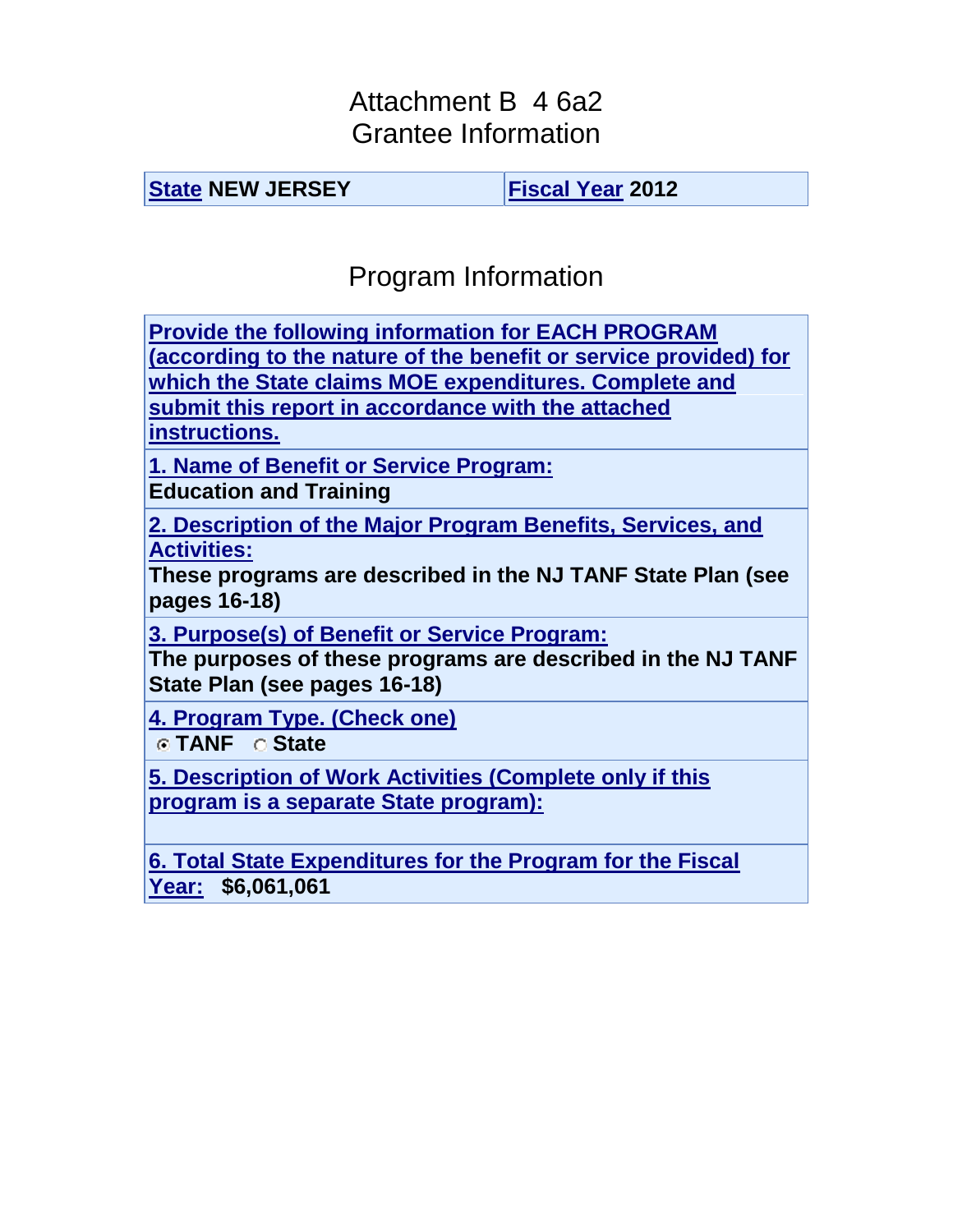**7. Total State MOE Expenditures under the Program for the Fiscal Year: \$6,061,061**

**8. Total Number of Families Served under the Program with MOE Funds: 11,215**

 **This last figure represents (Check one):**

**The average monthly total for the fiscal year. The total served over the fiscal year.** 

**9. Financial Eligibility Criteria for Receiving MOE-funded Program Benefits or Services:**

**TANF and MOE funds are commingled for this category with the exception of the expenditures for the Separate State Program; therefore, the eligibility is consistent with Federal TANF and WFNJ criteria.**

**[10. Prior Program Authorization: Was this program authorized](javascript:alert()  [and allowable under prior law? \(Check one\)](javascript:alert()**

**Yes No**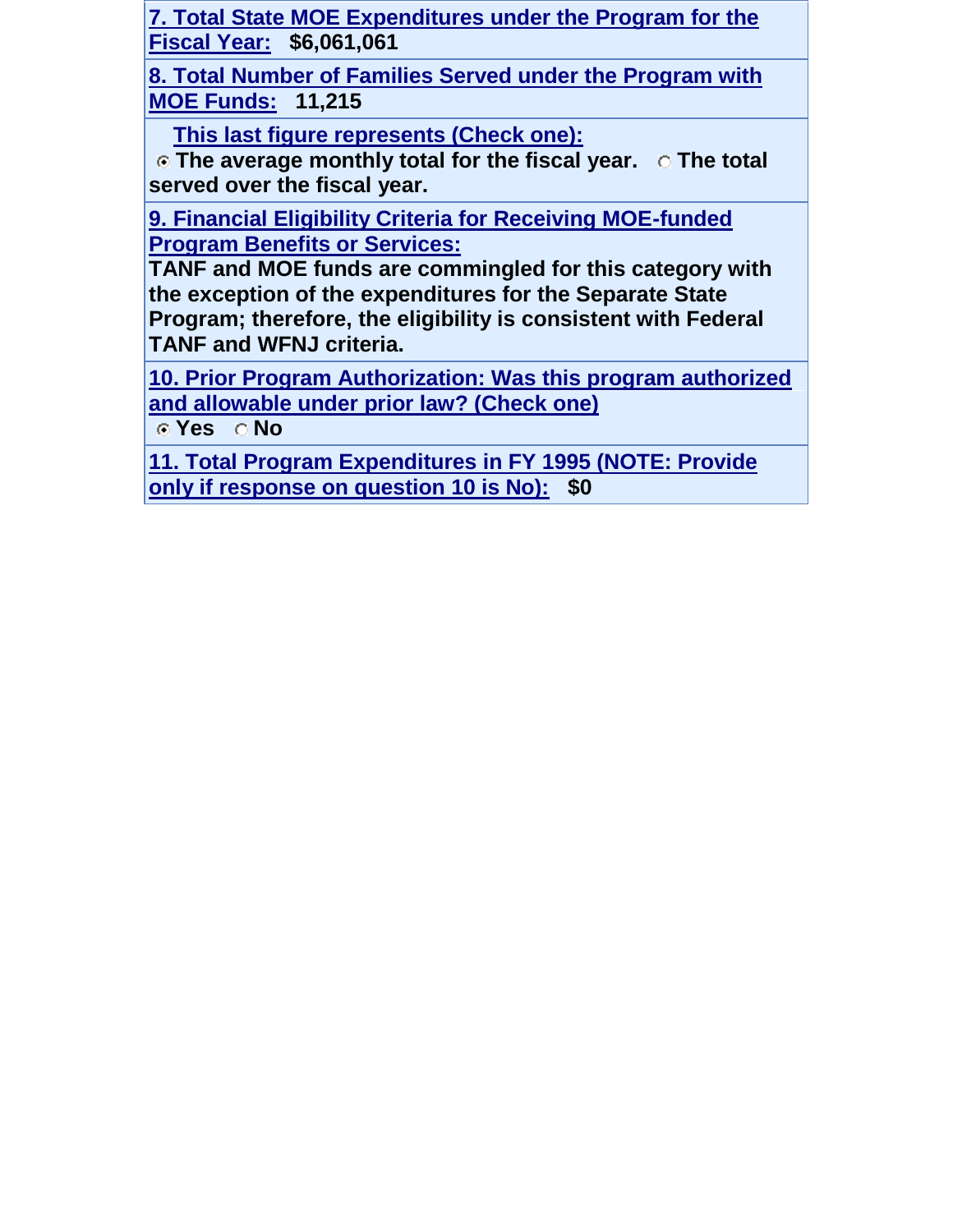#### Attachment B 5 6a3 Grantee Information

**[State](javascript:alert() NEW JERSEY [Fiscal Year](javascript:alert() 2012**

# Program Information

**[Provide the following information for EACH PROGRAM](javascript:alert()  [\(according to the nature of the benefit or service provided\) for](javascript:alert()  [which the State claims MOE expenditures. Complete and](javascript:alert()  [submit this report in accordance with the attached](javascript:alert()  [instructions.](javascript:alert()**

**1. Name of Benefit or Service Program: Other Work Activities/Expenses**

**[2. Description of the Major Program Benefits, Services, and](javascript:alert()  [Activities:](javascript:alert()**

**These programs are described in the NJ TANF State Plan (see pages 16-19)**

**[3. Purpose\(s\) of Benefit or Service Program:](javascript:alert()**

**The purposes of these programs are described in the NJ TANF State Plan (see pages 16-19)**

**[4. Program Type. \(Check one\)](javascript:alert()**

**TANF State** 

**5. Description of Work Activities (Complete only if this program is a separate State program):**

**[6. Total State Expenditures for the Program for the Fiscal](javascript:alert()  [Year:](javascript:alert() \$24,347,927**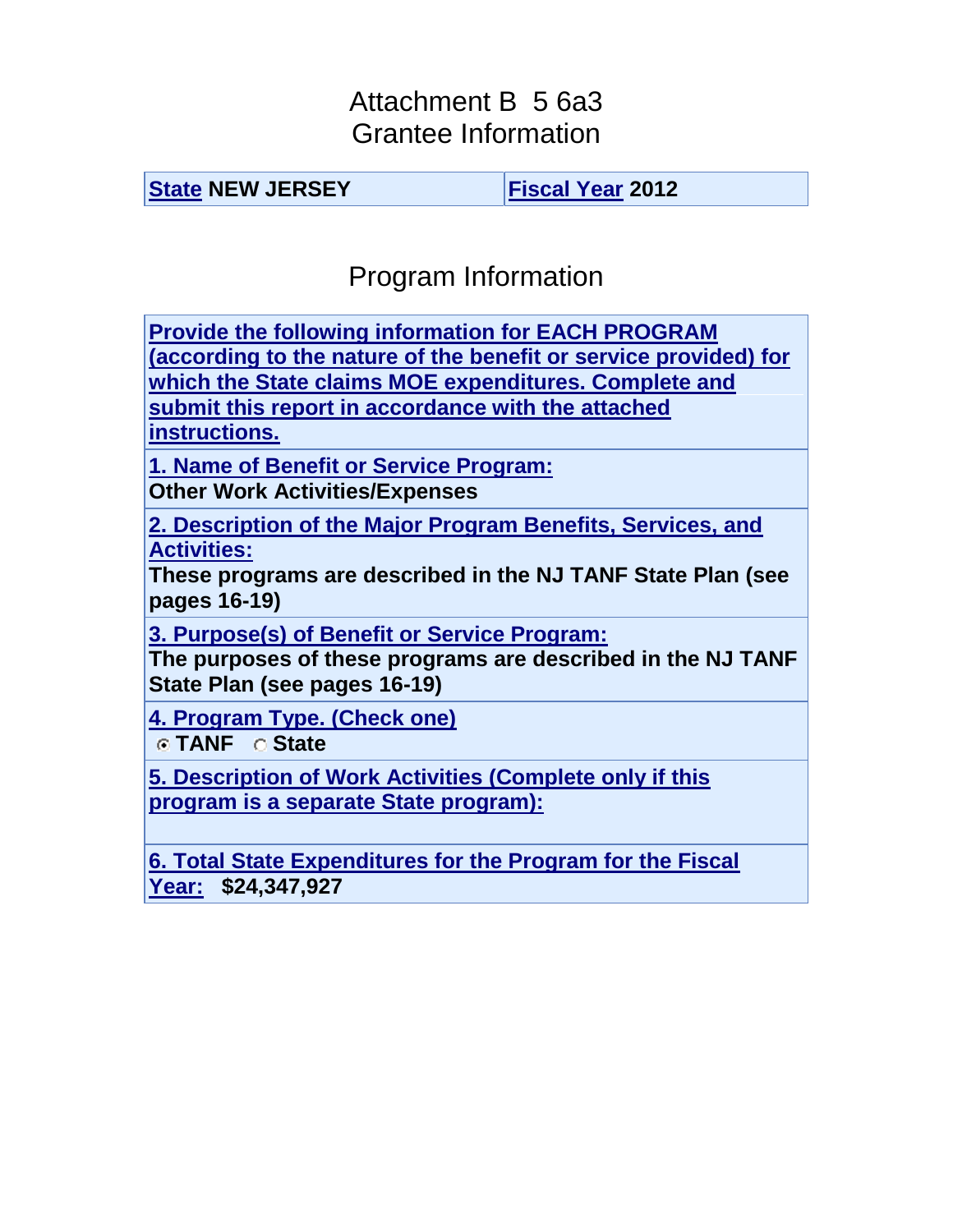**7. Total State MOE Expenditures under the Program for the Fiscal Year: \$24,347,927**

**8. Total Number of Families Served under the Program with MOE Funds: 11,215**

 **This last figure represents (Check one):**

**The average monthly total for the fiscal year. The total served over the fiscal year.** 

**9. Financial Eligibility Criteria for Receiving MOE-funded Program Benefits or Services:**

**TANF and MOE funds are commingled for this category with the exception of the expenditures for the Separate State Program; therefore, the eligibility is consistent with Federal TANF and WFNJ criteria.**

**[10. Prior Program Authorization: Was this program authorized](javascript:alert()  [and allowable under prior law? \(Check one\)](javascript:alert()**

**Yes No**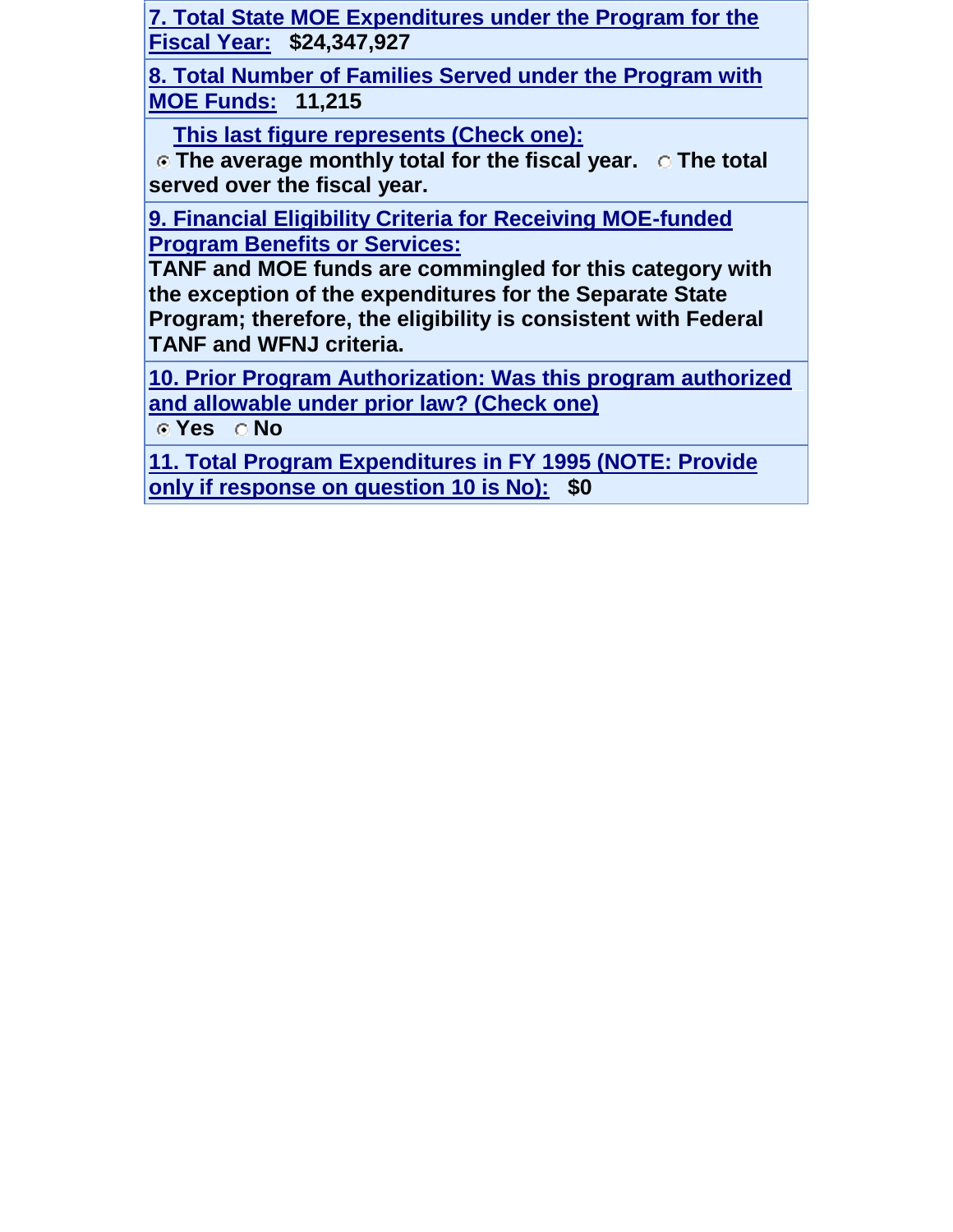#### Attachment B 6 6e Grantee Information

**[State](javascript:alert() NEW JERSEY [Fiscal Year](javascript:alert() 2012**

Program Information

**[Provide the following information for EACH PROGRAM](javascript:alert()  [\(according to the nature of the benefit or service provided\) for](javascript:alert()  [which the State claims MOE expenditures. Complete and](javascript:alert()  [submit this report in accordance with the attached](javascript:alert()  [instructions.](javascript:alert() 1. Name of Benefit or Service Program: Refundable Earned Income Tax Credits [2. Description of the Major Program Benefits, Services, and](javascript:alert()  [Activities:](javascript:alert() The Refundable Earned Income Tax Credits is described in the NJ TANF State Plan (see page 28) [3. Purpose\(s\) of Benefit or Service Program:](javascript:alert() The purpose of the Refundable Earned Income Tax Credits is detailed in the NJ TANF State Plan (see page 28) [4. Program Type. \(Check one\)](javascript:alert() TANF State 5. Description of Work Activities (Complete only if this program is a separate State program): [6. Total State Expenditures for the Program for the Fiscal](javascript:alert()  [Year:](javascript:alert() \$193,324,249 7. Total State MOE Expenditures under the Program for the**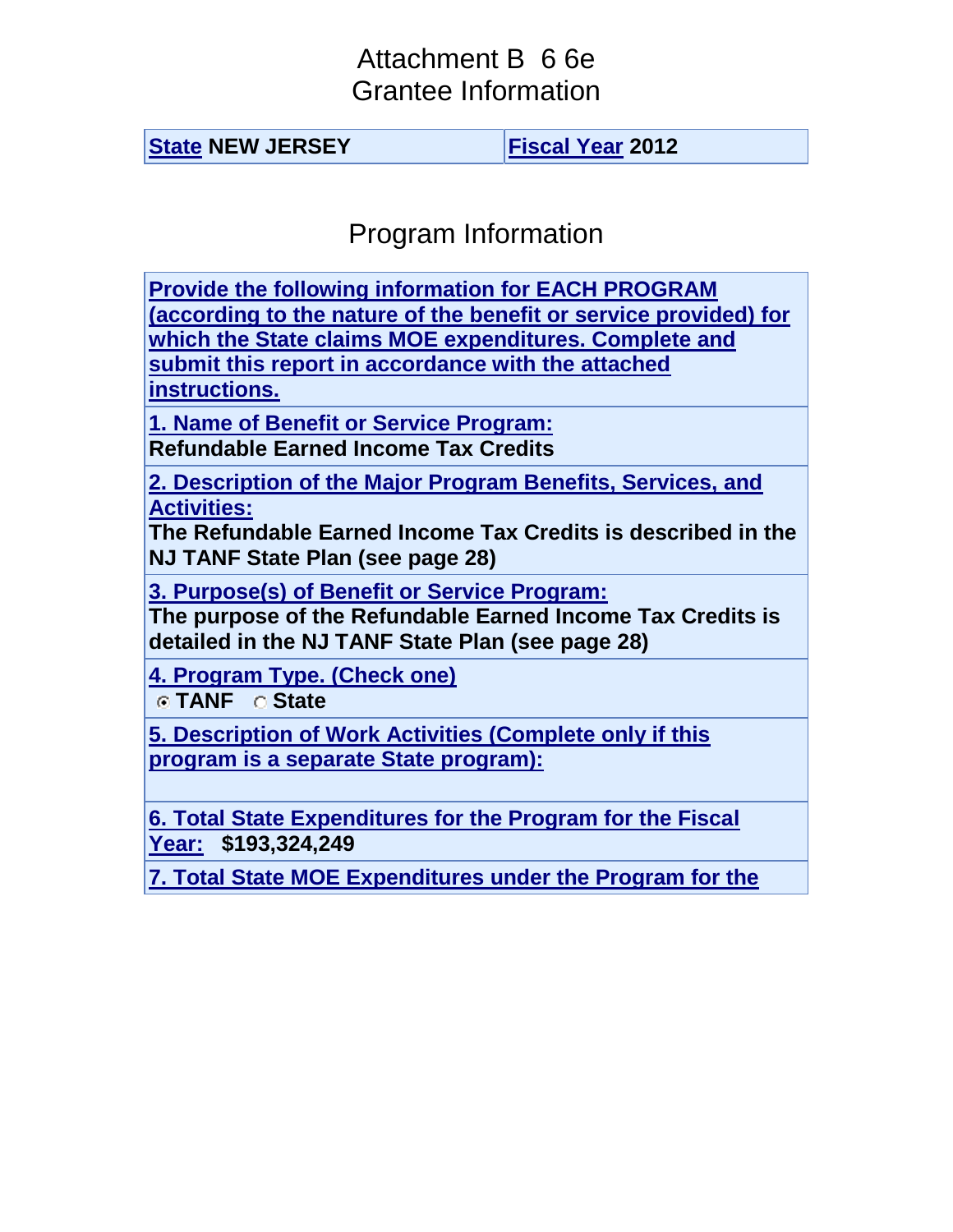**Fiscal Year: \$193,324,249**

**8. Total Number of Families Served under the Program with MOE Funds: 388,784**

 **This last figure represents (Check one):**

**The average monthly total for the fiscal year. 
<b>The total served over the fiscal year.** 

**9. Financial Eligibility Criteria for Receiving MOE-funded Program Benefits or Services:**

**TANF and MOE funds are commingled for this category therefore, the eligibilty is consistent with the TANF and WFNJ criteria.**

**[10. Prior Program Authorization: Was this program authorized](javascript:alert()  [and allowable under prior law? \(Check one\)](javascript:alert()**

**Yes No**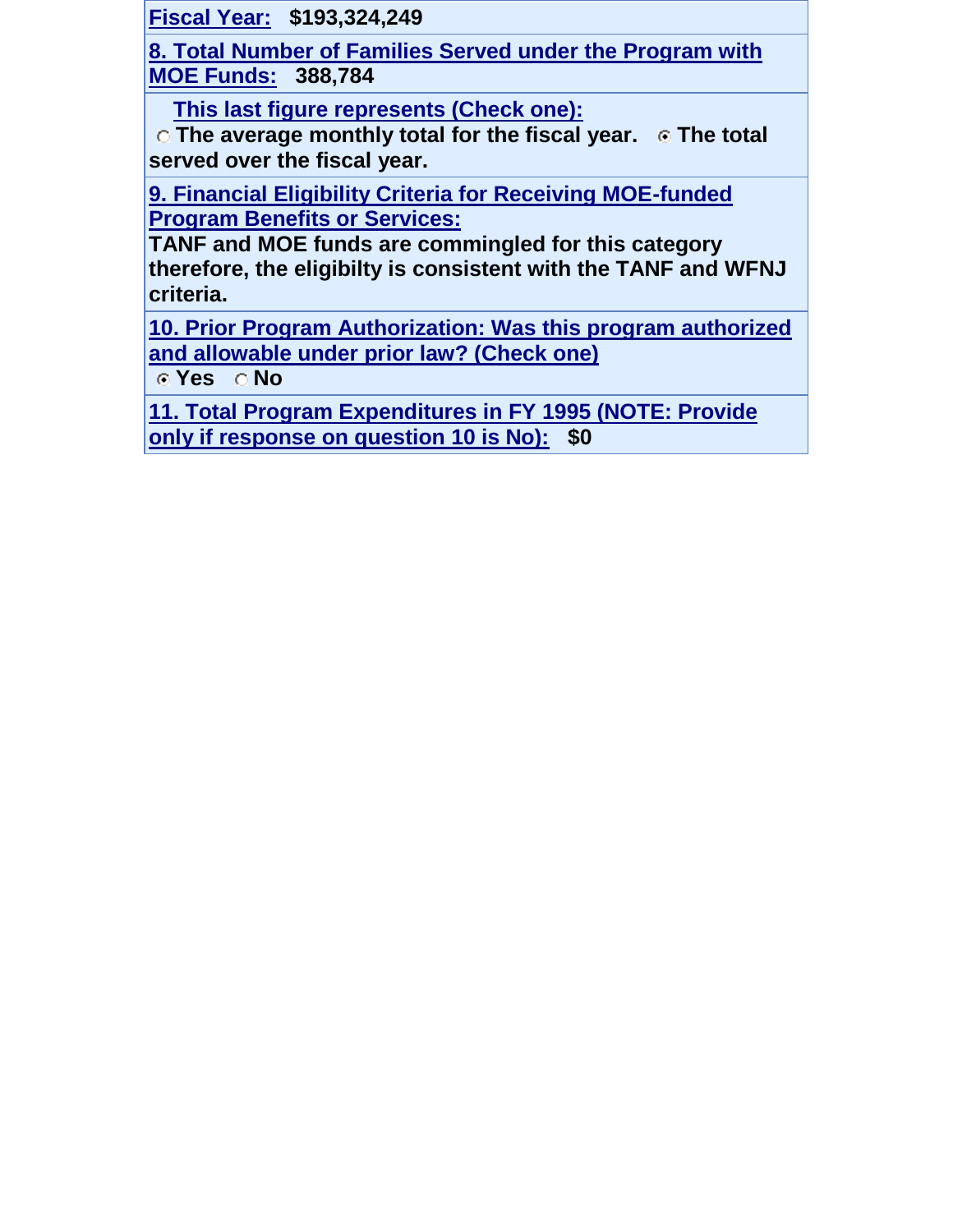#### Attachment B 7 6g Grantee Information

**[State](javascript:alert() NEW JERSEY [Fiscal Year](javascript:alert() 2012**

Program Information

**[Provide the following information for EACH PROGRAM](javascript:alert()  [\(according to the nature of the benefit or service provided\) for](javascript:alert()  [which the State claims MOE expenditures. Complete and](javascript:alert()  [submit this report in accordance with the attached](javascript:alert()  [instructions.](javascript:alert()**

**1. Name of Benefit or Service Program:**

**Non-recurrent Short Term Benefits which includes Social Services for the Homeless (SSH) and Kinship Wraparound**

**[2. Description of the Major Program Benefits, Services, and](javascript:alert()  [Activities:](javascript:alert()**

**The Social Services for the Homeless (SSH) and Kinship Wraparound are described in the NJ TANF State Plan (see pages 27 and 32)**

**[3. Purpose\(s\) of Benefit or Service Program:](javascript:alert()**

**The purposes of the Social Services for the Homeless (SSH) and Kinship Wraparound are detailed in the NJ TANF State Plan (see pages 27 and 32)**

**[4. Program Type. \(Check one\)](javascript:alert()**

**C** TANF **C** State

**5. Description of Work Activities (Complete only if this program is a separate State program):**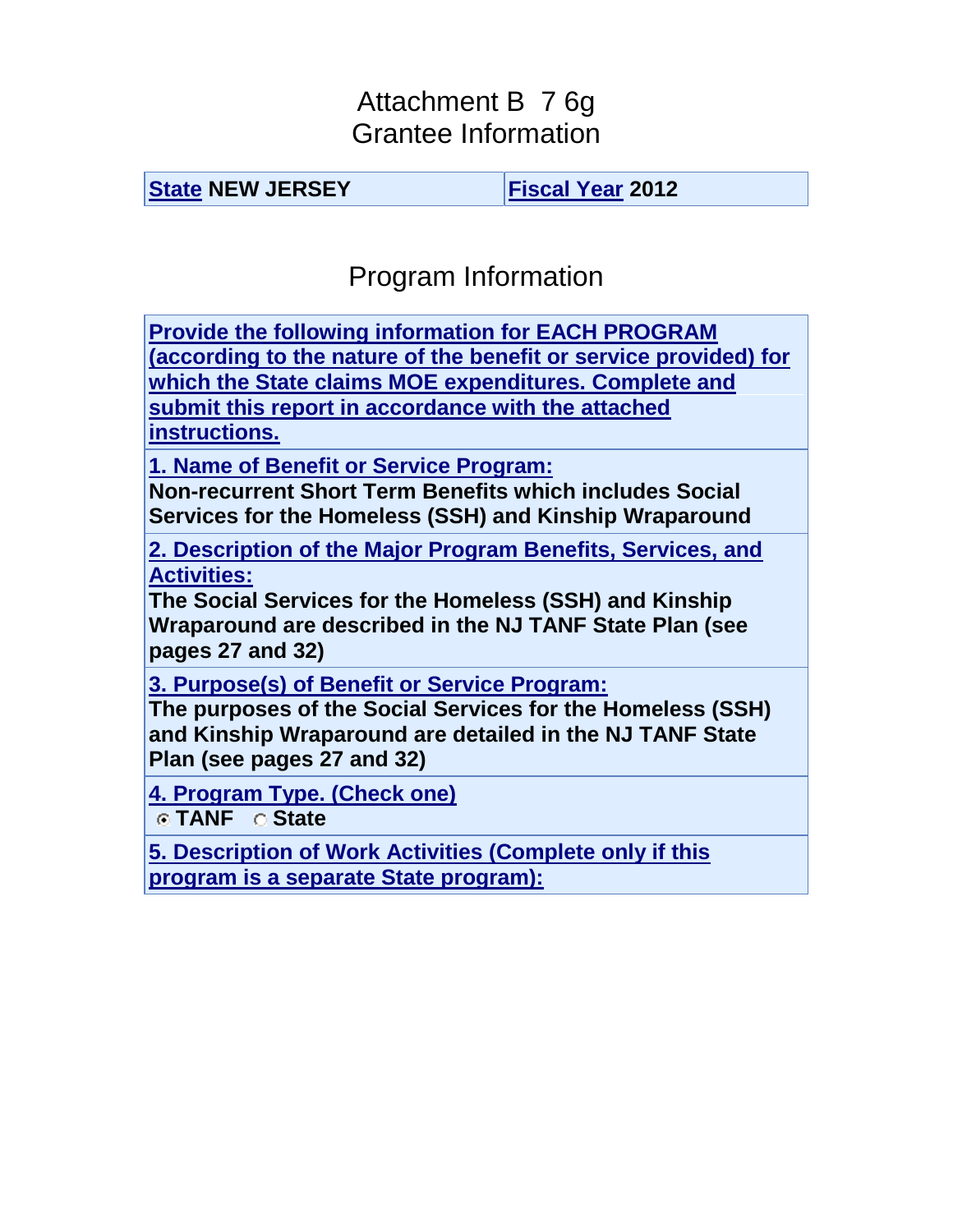**[6. Total State Expenditures for the Program for the Fiscal](javascript:alert()  [Year:](javascript:alert() \$3,691,210**

**7. Total State MOE Expenditures under the Program for the Fiscal Year: \$3,691,210**

**8. Total Number of Families Served under the Program with MOE Funds: 2,734**

 **This last figure represents (Check one):**

**The average monthly total for the fiscal year. The total served over the fiscal year.** 

**9. Financial Eligibility Criteria for Receiving MOE-funded Program Benefits or Services:**

**TANF and MOE funds are commingled for this category with the exception of the expenditures for the Separate State Program (State Only WFNJ Program for Two-Parent Families); therefore, the eligibility is consistent with the Federal TANF and WFNJ criteria.**

**[10. Prior Program Authorization: Was this program authorized](javascript:alert()  [and allowable under prior law? \(Check one\)](javascript:alert()**

**Yes No**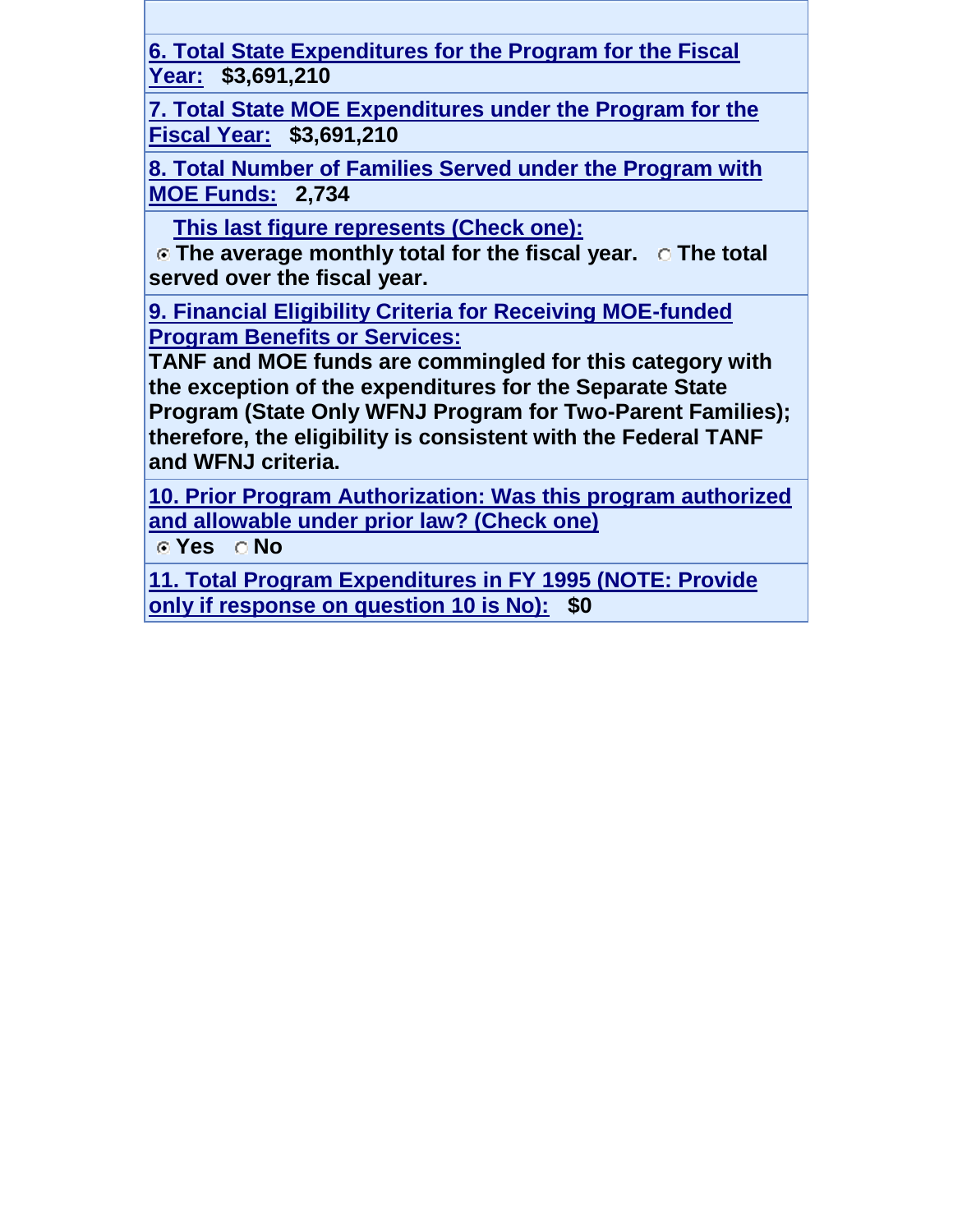#### Attachment B 8 6h Grantee Information

**[State](javascript:alert() NEW JERSEY [Fiscal Year](javascript:alert() 2012**

# Program Information

**[Provide the following information for EACH PROGRAM](javascript:alert()  [\(according to the nature of the benefit or service provided\) for](javascript:alert()  [which the State claims MOE expenditures. Complete and](javascript:alert()  [submit this report in accordance with the attached](javascript:alert()  [instructions.](javascript:alert()**

**1. Name of Benefit or Service Program:**

**Prevention of Out-of Wedlock Pregnancies-NJ Youth Corps Adolescent Pregnancy Prevention Program, School Based Youth Services Program (SBYSP) and At Risk Youth Program.**

**[2. Description of the Major Program](javascript:alert() Benefits, Services, and [Activities:](javascript:alert()**

**The NJ Youth Corps Adolescent Pregnancy Prevention Program, School Based Youth Services Program (SBYSP) and At Risk Youth Program are described in the NJ TANF State Plan (see pages 29-32).**

**[3. Purpose\(s\) of Benefit or Service Program:](javascript:alert()**

**The purposes of the NJ Youth Corps Adolescent Pregnancy Prevention Program, School Based Youth Services Program (SBYSP) and At Risk Youth Program are detailed in the NJ TANF State Plan (see pages 29-32).**

**[4. Program Type. \(Check one\)](javascript:alert()**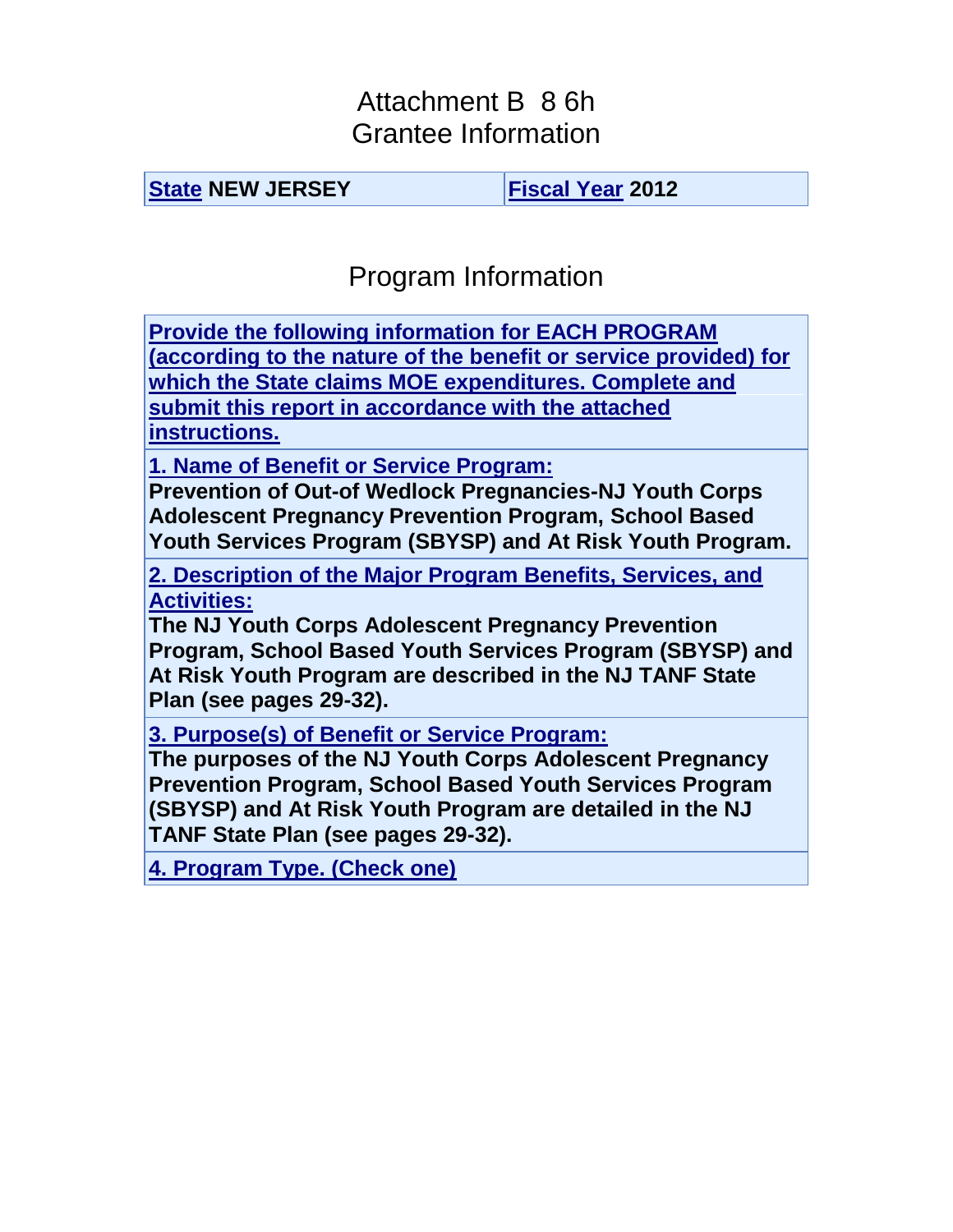**C** TANF **C** State

**5. Description of Work Activities (Complete only if this program is a separate State program):**

**[6. Total State Expenditures for the Program for the Fiscal](javascript:alert()  [Year:](javascript:alert() \$5,652,303**

**7. Total State MOE Expenditures under the Program for the Fiscal Year: \$5,652,303**

**8. Total Number of Families Served under the Program with MOE Funds: 3,718**

 **This last figure represents (Check one):**

**The average monthly total for the fiscal year. The total served over the fiscal year.** 

**9. Financial Eligibility Criteria for Receiving MOE-funded Program Benefits or Services:**

**TANF and MOE funds are commingled for this category with the exception of the expenditures for the Separate State Program (State Only WFNJ Program for Two-Parent Families); therefore, the eligibility is consistent with the Federal TANF and WFNJ criteria.**

**[10. Prior Program Authorization: Was this program authorized](javascript:alert()  [and allowable under prior law? \(Check one\)](javascript:alert()**

**Yes No**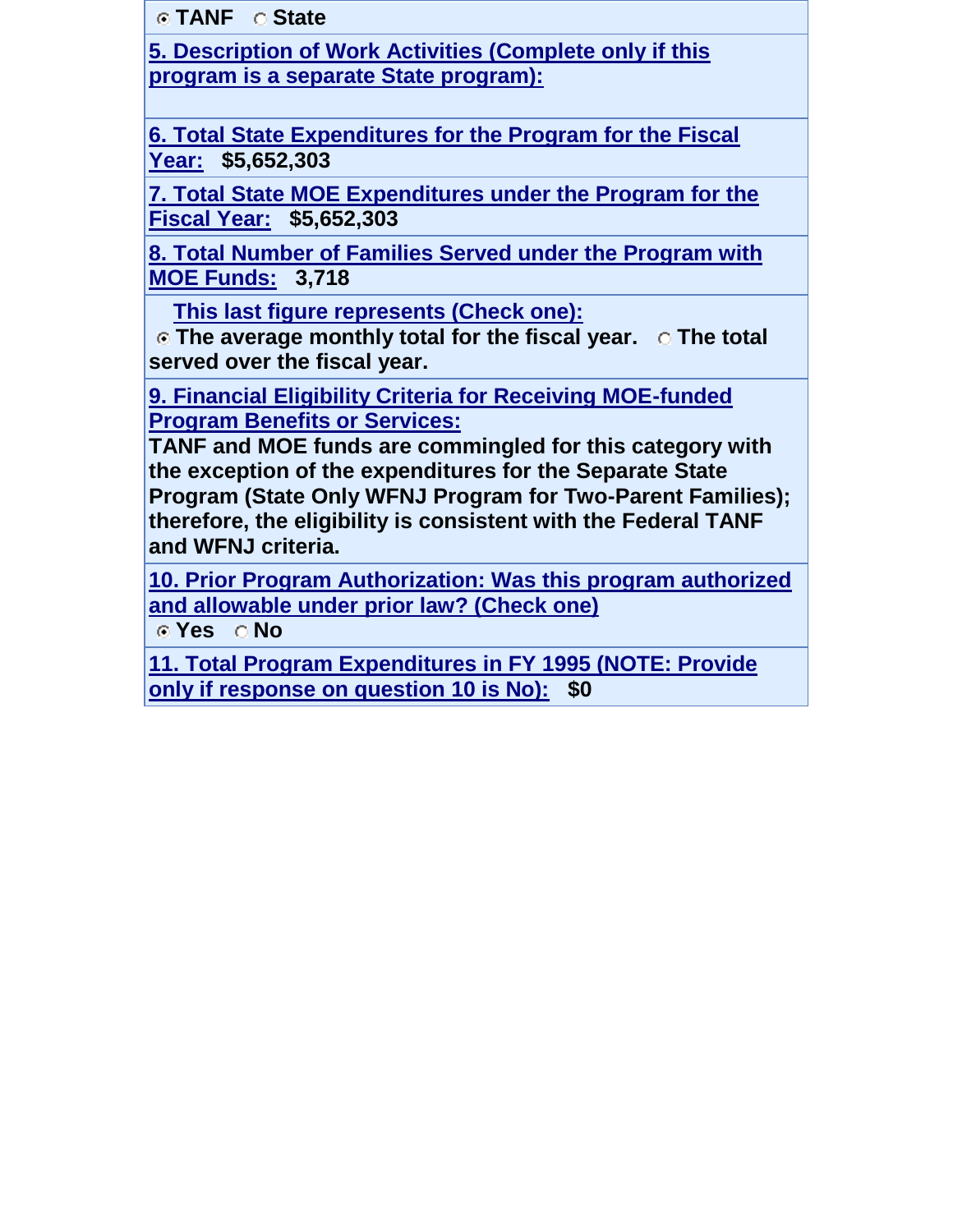#### Attachment B 9 6i Grantee Information

**[State](javascript:alert() NEW JERSEY [Fiscal Year](javascript:alert() 2012**

# Program Information

**[Provide the following information for EACH PROGRAM](javascript:alert()  [\(according to the nature of the benefit or service provided\) for](javascript:alert()  [which the State claims MOE expenditures. Complete and](javascript:alert()  [submit this report in accordance with the attached](javascript:alert()  [instructions.](javascript:alert()**

**1. Name of Benefit or Service Program:**

**2-Parent Family Formation and Maintenance-Faith Based Initiatives**

**[2. Description of the Major Program Benefits, Services, and](javascript:alert()  [Activities:](javascript:alert()**

**The Faith Based Program is described in the NJ TANF State Plan (see page 35)**

**[3. Purpose\(s\) of Benefit or Service Program:](javascript:alert() The purpose of the Faith Based Program is detailed in the NJ TANF State Plan (see page 35)**

**[4. Program Type. \(Check one\)](javascript:alert()**

**TANF State** 

**5. Description of Work Activities (Complete only if this program is a separate State program):**

**[6. Total State Expenditures for the Program for the Fiscal](javascript:alert()**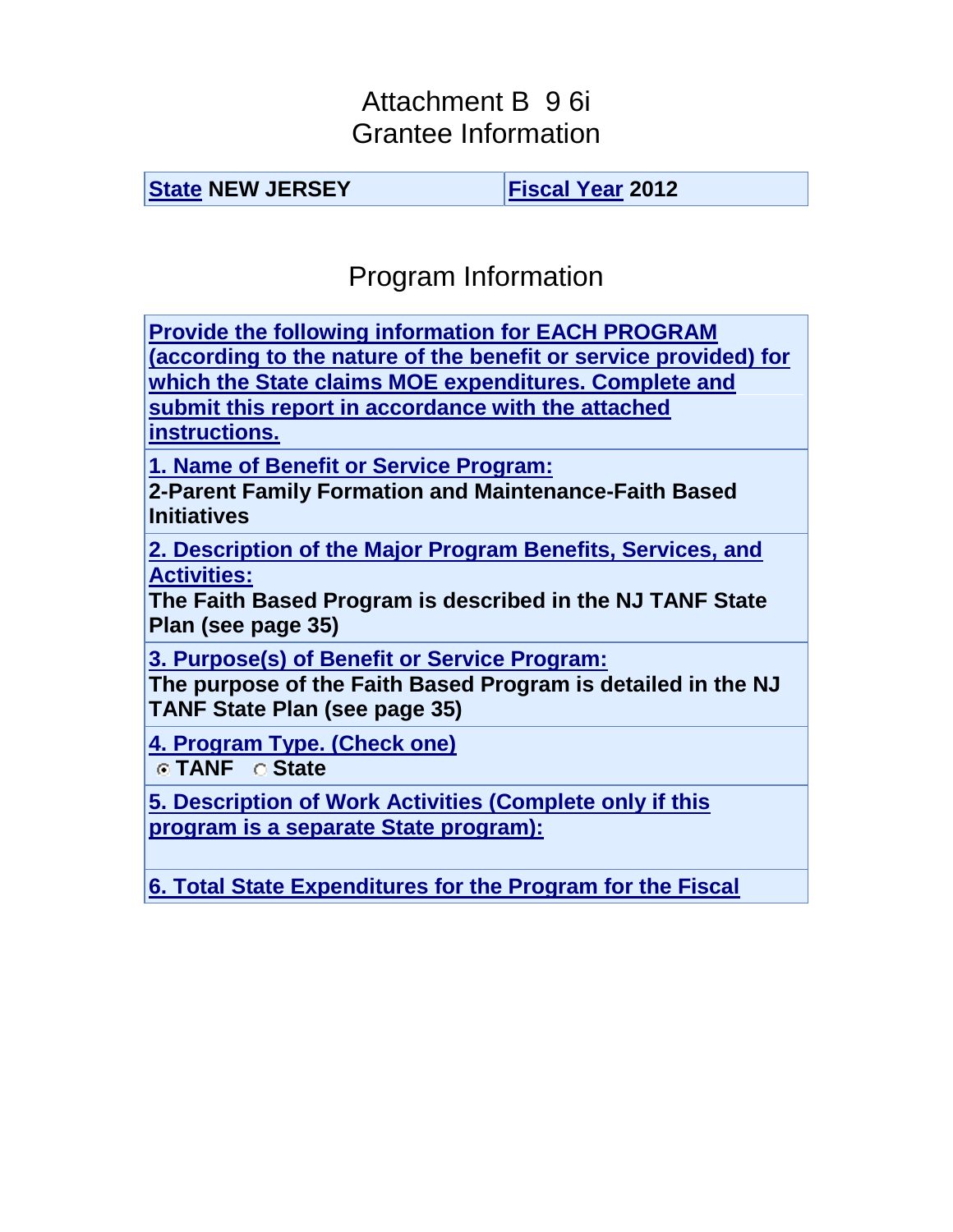**Year: \$135,344**

**7. Total State MOE Expenditures under the Program for the Fiscal Year: \$135,344**

**8. Total Number of Families Served under the Program with MOE Funds: 1,410**

 **This last figure represents (Check one):**

**The average monthly total for the fiscal year. The total served over the fiscal year.** 

**9. Financial Eligibility Criteria for Receiving MOE-funded Program Benefits or Services:**

**TANF and MOE funds are commingled for this category with the exception of the expenditures for the Separate State Program (State Only WFNJ Program for Two-Parent Families); therefore, the eligibility is consistent with the Federal TANF and WFNJ criteria.**

**[10. Prior Program Authorization: Was this program authorized](javascript:alert()  [and allowable under prior law? \(Check one\)](javascript:alert()**

**Example Structure Structure Structure Structure Structure Structure Structure Structure Structure Structure Structure Structure Structure Structure Structure Structure Structure Structure Structure Structure Structure Str**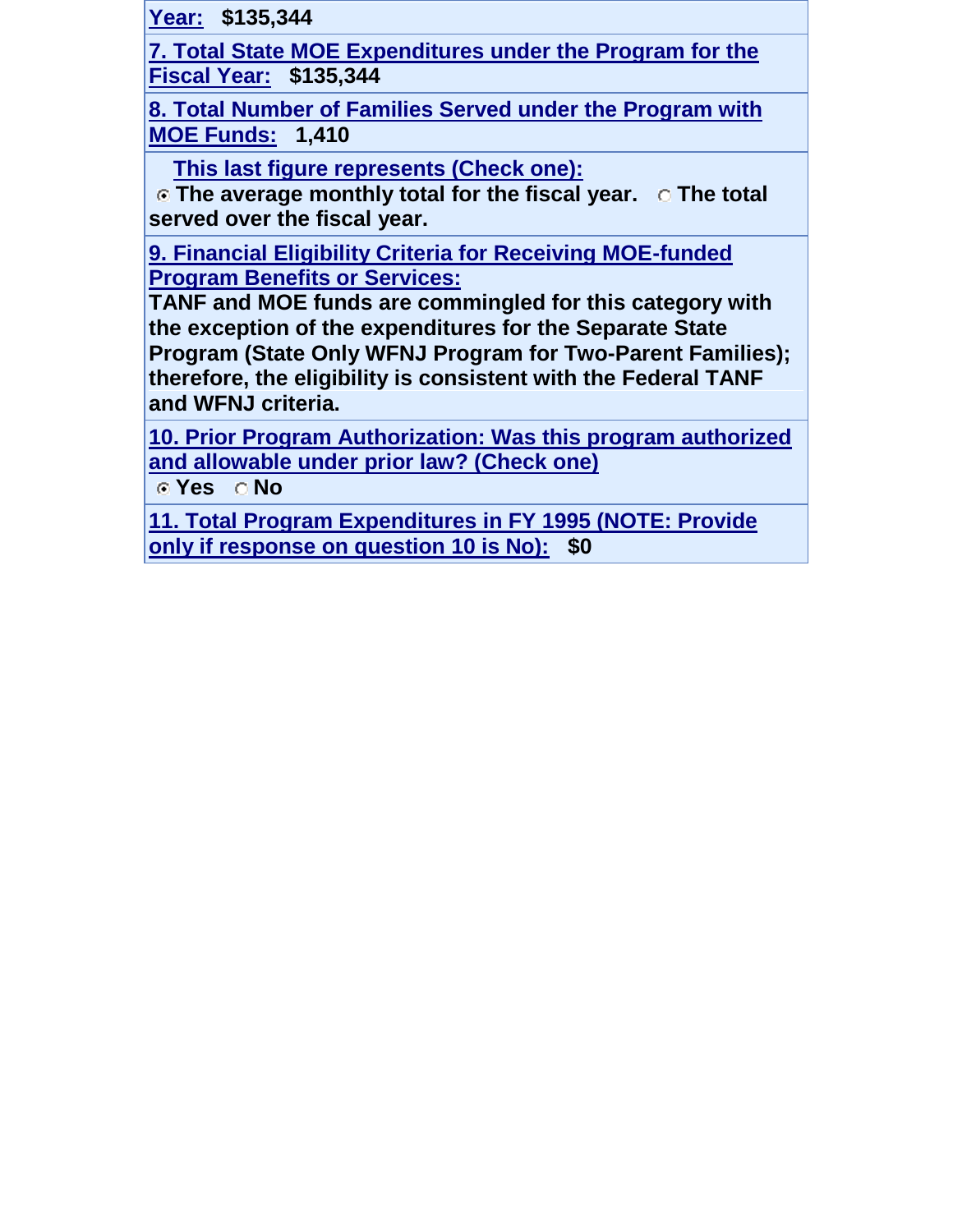#### Attachment B 10 6j Grantee Information

**[State](javascript:alert() NEW JERSEY [Fiscal Year](javascript:alert() 2012**

# Program Information

**[Provide the following information for EACH PROGRAM](javascript:alert()  [\(according to the nature of the benefit or service provided\) for](javascript:alert()  [which the State claims MOE expenditures. Complete and](javascript:alert()  [submit this report in accordance with the attached](javascript:alert()  [instructions.](javascript:alert()**

**1. Name of Benefit or Service Program:**

**Administration**

**[2. Description of the Major Program Benefits, Services, and](javascript:alert()  [Activities:](javascript:alert()**

**The Department of Human Services' Division of Family Development (DHS/DFD) is the agency responsible for supervising the WFNJ/TANF program at the State level. WFNJ/TANF is administered at the local level by the 21 county agencies, under DFD supervision and through contracts for services.**

**[3. Purpose\(s\) of Benefit or Service Program:](javascript:alert()**

**To provide for a smarter and more efficient administration of all elements of the service delivery system.**

**[4. Program Type. \(Check one\)](javascript:alert()**

**TANF State** 

**5. Description of Work Activities (Complete only if this**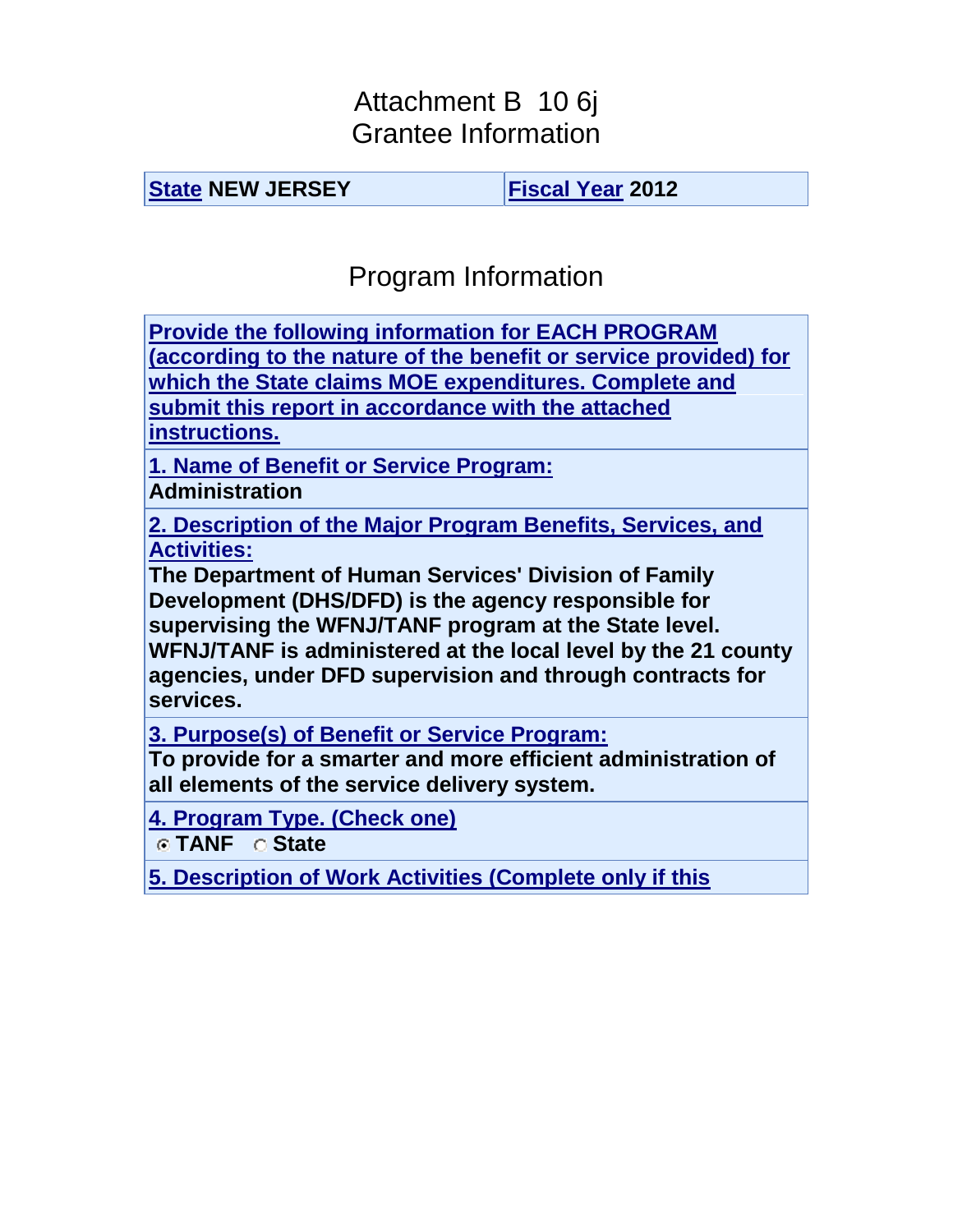**program is a separate State program):**

**[6. Total State Expenditures for the Program for the Fiscal](javascript:alert()  [Year:](javascript:alert() \$29,077,717**

**7. Total State MOE Expenditures under the Program for the Fiscal Year: \$29,077,717**

**8. Total Number of Families Served under the Program with MOE Funds: 37,494**

 **This last figure represents (Check one):**

**The average monthly total for the fiscal year. The total served over the fiscal year.** 

**9. Financial Eligibility Criteria for Receiving MOE-funded Program Benefits or Services:**

**N/A**

**[10. Prior Program Authorization: Was this program authorized](javascript:alert()  [and allowable under prior law? \(Check one\)](javascript:alert()**

**G** Yes **Q** No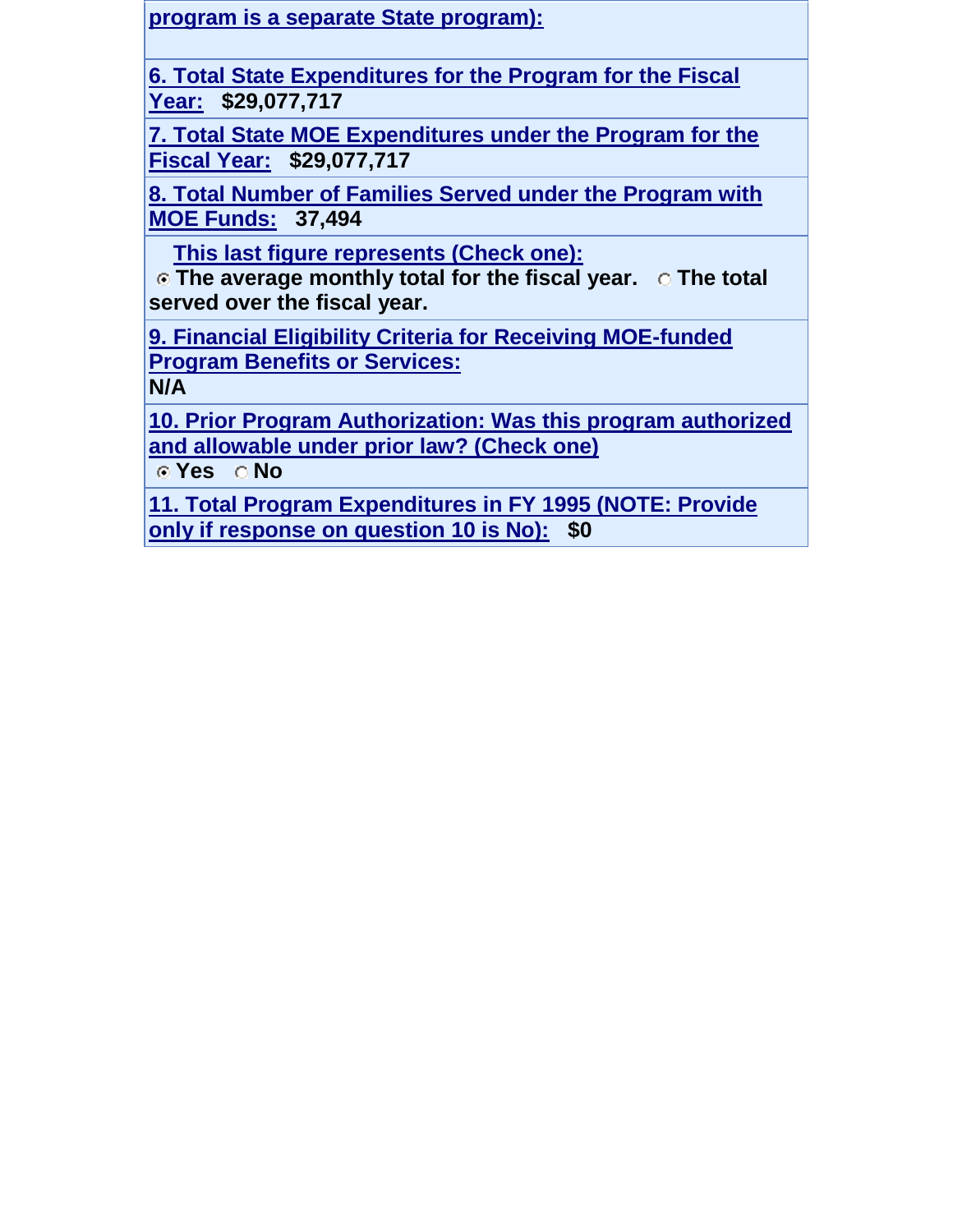#### Attachment B 11 6k Grantee Information

**[State](javascript:alert() NEW JERSEY [Fiscal Year](javascript:alert() 2012**

# Program Information

**[Provide the following information for EACH PROGRAM](javascript:alert()  [\(according to the nature of the benefit or service provided\) for](javascript:alert()  [which the State claims MOE expenditures. Complete and](javascript:alert()  [submit this report in accordance with the attached](javascript:alert()  [instructions.](javascript:alert()**

**1. Name of Benefit or Service Program:**

**Systems**

**[2. Description of the Major Program Benefits, Services, and](javascript:alert()  [Activities:](javascript:alert()**

**Federal TANF and State MOE funds are utilized to support automated systems development and operations to support our TANF program. Including our FAMIS, OMEGA and Families First EBT systems.**

**[3. Purpose\(s\) of Benefit or Service Program:](javascript:alert()**

**To provide for a smarter and more efficient administration of all elements of the service delivery system.**

**[4. Program Type. \(Check one\)](javascript:alert()**

**TANF State** 

**5. Description of Work Activities (Complete only if this program is a separate State program):**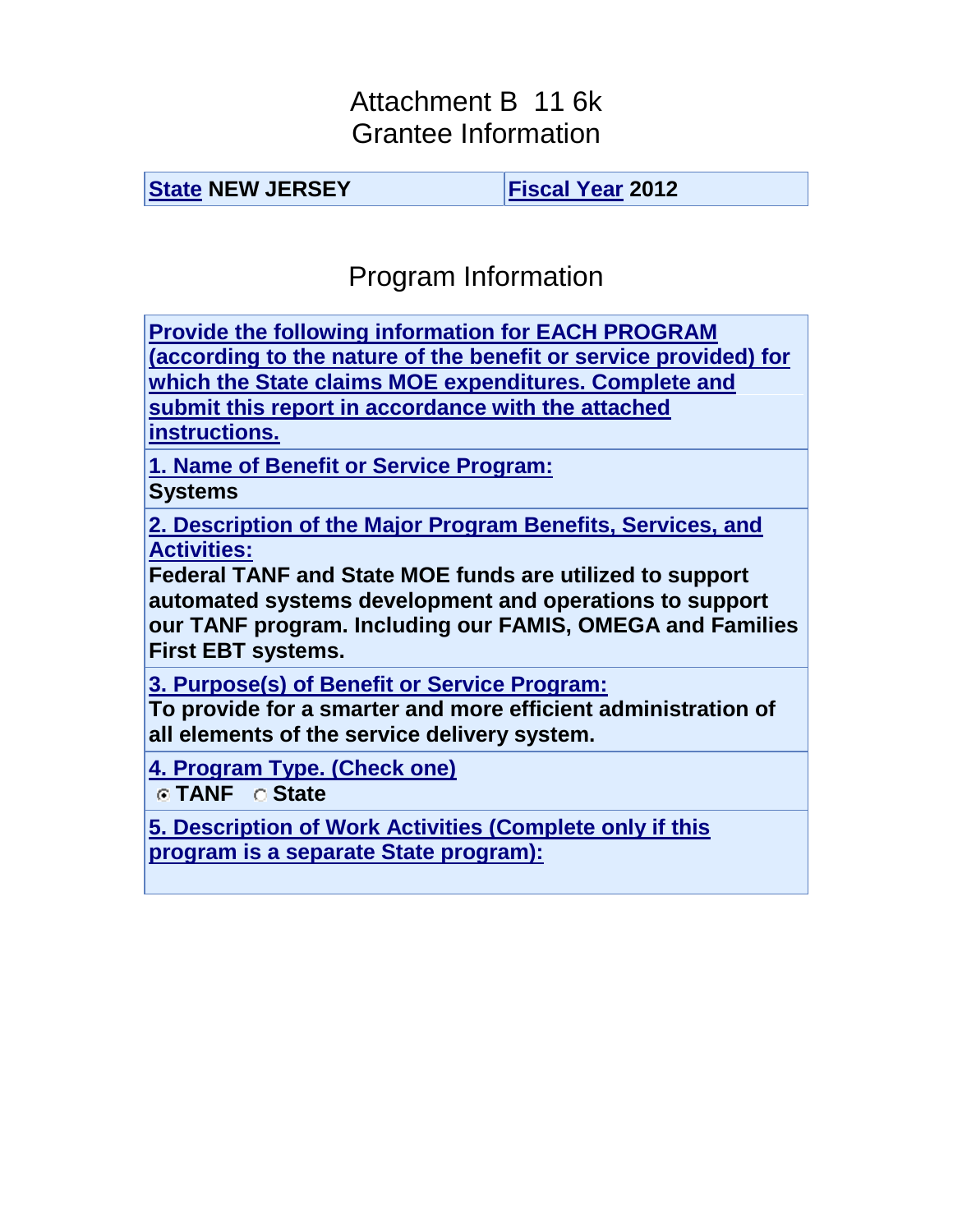**[6. Total State Expenditures for the Program for the Fiscal](javascript:alert()  [Year:](javascript:alert() \$1,832,196**

**7. Total State MOE Expenditures under the Program for the Fiscal Year: \$1,832,196**

**8. Total Number of Families Served under the Program with MOE Funds: 37,494**

 **This last figure represents (Check one):**

**The average monthly total for the fiscal year.** C The total **served over the fiscal year.** 

**9. Financial Eligibility Criteria for Receiving MOE-funded Program Benefits or Services: N/A**

**[10. Prior Program Authorization: Was this program authorized](javascript:alert()  [and allowable under prior law? \(Check one\)](javascript:alert()**

**&** Yes C No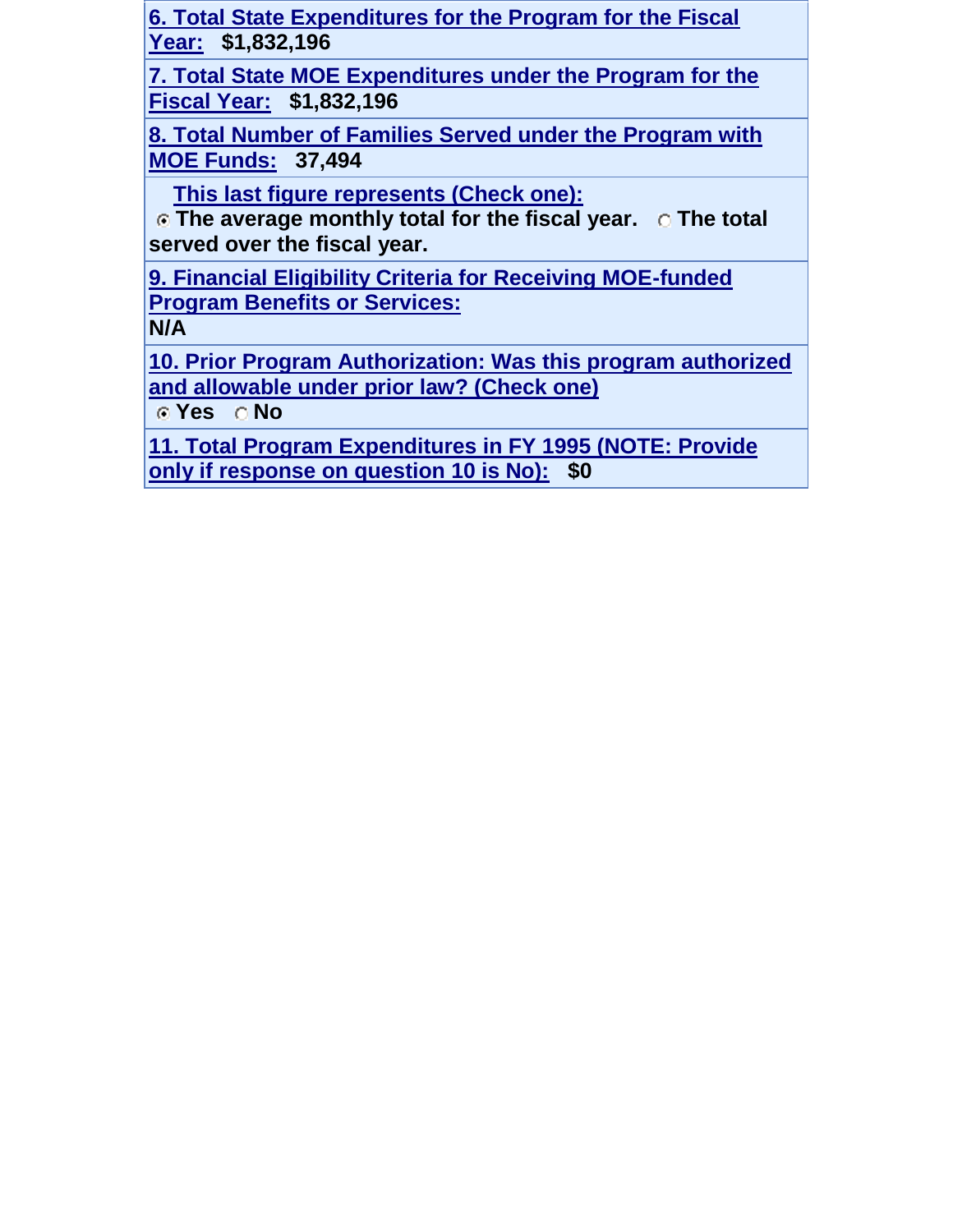#### Attachment B 12 6m Grantee Information

**[State](javascript:alert() NEW JERSEY [Fiscal Year](javascript:alert() 2012**

# Program Information

**[Provide the following information for EACH PROGRAM](javascript:alert()  [\(according to the nature of the benefit or service provided\) for](javascript:alert()  [which the State claims MOE expenditures. Complete and](javascript:alert()  [submit this report in accordance with the attached](javascript:alert()  [instructions.](javascript:alert()**

**1. Name of Benefit or Service Program:**

**Other Expenditures (Non-assistance)-Family Violence Option**

**[2. Description of the Major Program Benefits, Services, and](javascript:alert()  [Activities:](javascript:alert()**

**This program is described in the NJ TANF State Plan (see pages 11-12 and 20)**

**[3. Purpose\(s\) of Benefit or Service Program:](javascript:alert()**

**The purpose of this program is detailed in the NJ TANF State Plan (see pages 11-12 and 20)**

**[4. Program Type. \(Check one\)](javascript:alert()**

**TANF State** 

**5. Description of Work Activities (Complete only if this program is a separate State program):**

**[6. Total State Expenditures for the Program for the Fiscal](javascript:alert()  [Year:](javascript:alert() \$936,005**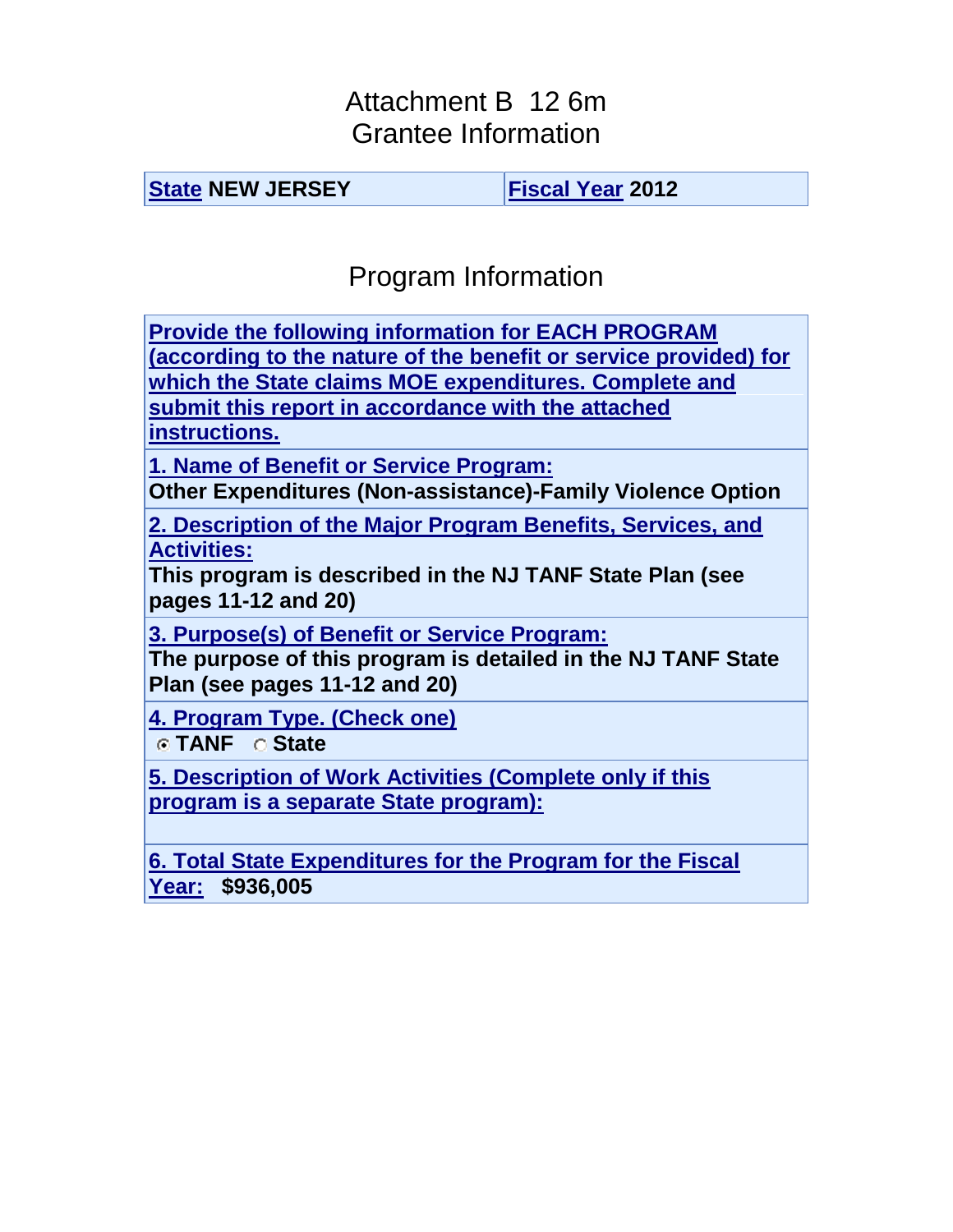**7. Total State MOE Expenditures under the Program for the Fiscal Year: \$936,005**

**8. Total Number of Families Served under the Program with MOE Funds: 2,022**

 **This last figure represents (Check one):**

**C** The average monthly total for the fiscal year. **C** The total **served over the fiscal year.** 

**9. Financial Eligibility Criteria for Receiving MOE-funded Program Benefits or Services:**

**TANF and MOE funds are commingled for this category; therefore, the eligibility is consistent with Federal TANF and WFNJ criteria.**

**[10. Prior Program Authorization: Was this program authorized](javascript:alert()  [and allowable under prior law? \(Check one\)](javascript:alert()**

**Yes No**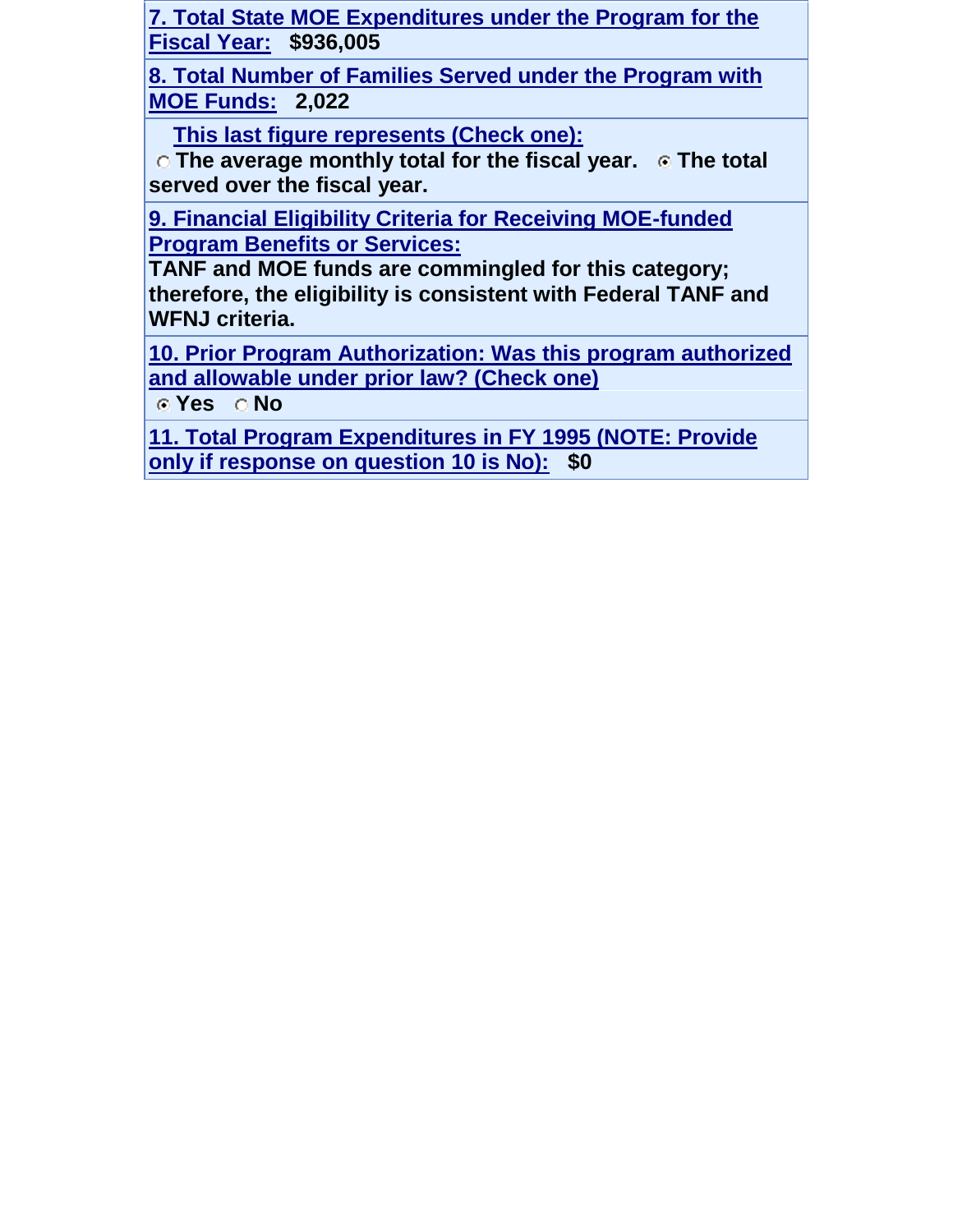### Attachment B 13 6a2 SSP Grantee Information

**[State](javascript:alert() NEW JERSEY [Fiscal Year](javascript:alert() 2012**

# Program Information

**[Provide the following information for EACH PROGRAM](javascript:alert()  [\(according to the nature of the benefit or service provided\) for](javascript:alert()  [which the State claims MOE expenditures. Complete and](javascript:alert()  [submit this report in accordance with the attached](javascript:alert()  [instructions.](javascript:alert()**

**1. Name of Benefit or Service Program:**

**Education and Training-Career Advancement Voucher**

**[2. Description of the Major Program Benefits, Services, and](javascript:alert()  [Activities:](javascript:alert()**

**This program is described in the NJ TANF State Plan (see page 28)**

**[3. Purpose\(s\) of Benefit or Service Program:](javascript:alert()**

**The purpose of this program is detailed in the NJ TANF State Plan (see page 28)**

**[4. Program Type. \(Check one\)](javascript:alert()**

**TANF State** 

**5. Description of Work Activities (Complete only if this program is a separate State program):**

**Work Activities are the same as the TANF program.**

**[6. Total State Expenditures for the Program for the Fiscal](javascript:alert()  [Year:](javascript:alert() \$294,729**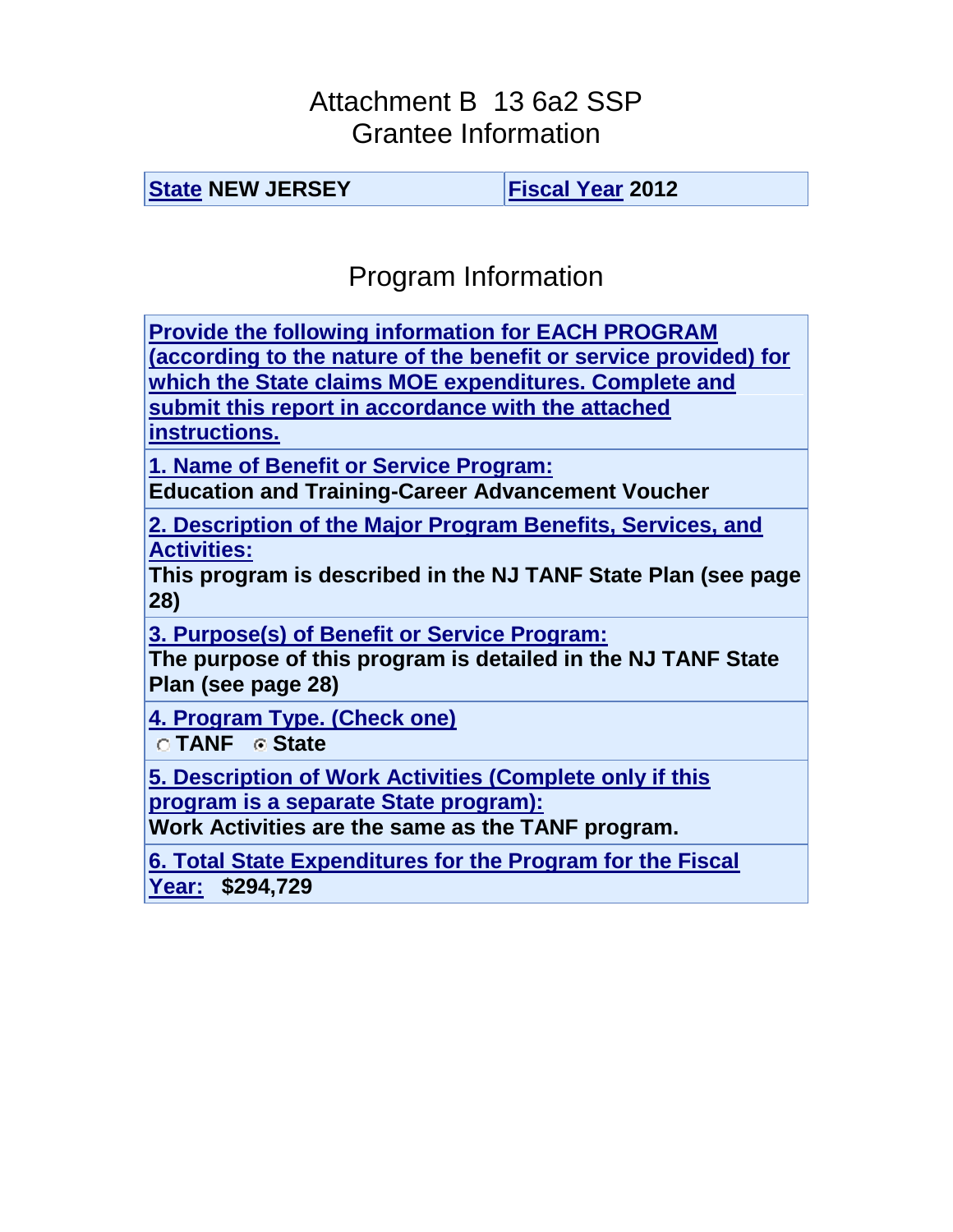**7. Total State MOE Expenditures under the Program for the Fiscal Year: \$294,729**

**8. Total Number of Families Served under the Program with MOE Funds: 141**

 **This last figure represents (Check one):**

**The average monthly total for the fiscal year. The total served over the fiscal year.** 

**9. Financial Eligibility Criteria for Receiving MOE-funded Program Benefits or Services:**

**See NJ TANF State Plan pages 6-7.**

**[10. Prior Program Authorization: Was this program authorized](javascript:alert()  [and allowable under prior law? \(Check one\)](javascript:alert()**

**G** Yes **Q** No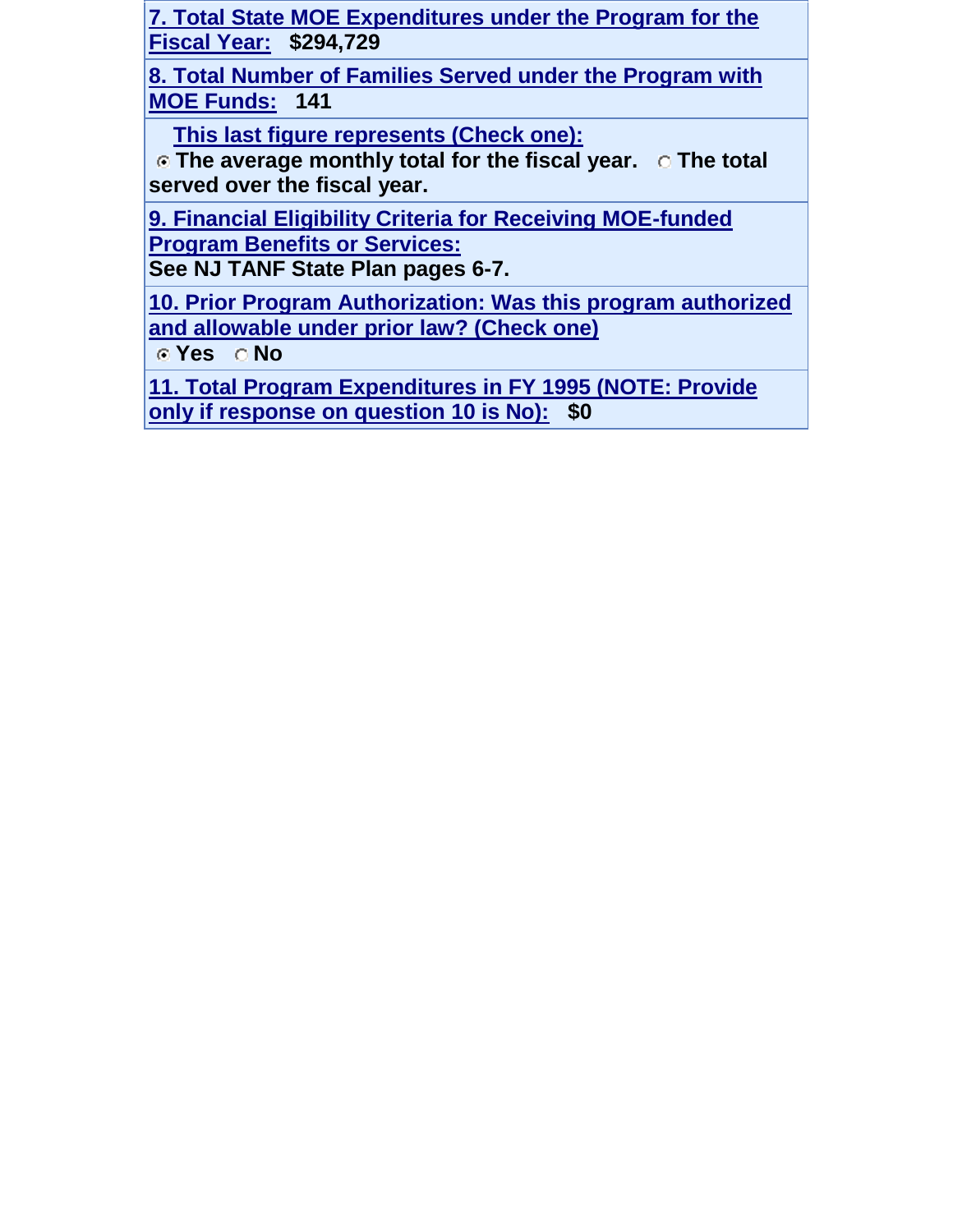### Attachment B 14 6a3 SSP Grantee Information

**[State](javascript:alert() NEW JERSEY [Fiscal Year](javascript:alert() 2012**

# Program Information

**[Provide the following information for EACH PROGRAM](javascript:alert()  [\(according to the nature of the benefit or service provided\) for](javascript:alert()  [which the State claims MOE expenditures. Complete and](javascript:alert()  [submit this report in accordance with the attached](javascript:alert()  [instructions.](javascript:alert()**

**1. Name of Benefit or Service Program:**

**Other Work Activities -Early Employment Initiative**

**[2. Description of the Major Program Benefits, Services, and](javascript:alert()  [Activities:](javascript:alert()**

**This program is described in the NJ TANF State Plan (see page 25)**

**[3. Purpose\(s\) of Benefit or Service Program:](javascript:alert()**

**The purpose of this program is detailed in the NJ TANF State Plan (see page 25)**

**[4. Program Type. \(Check one\)](javascript:alert()**

**TANF State** 

**5. Description of Work Activities (Complete only if this program is a separate State program):**

**Work Activities are the same as the TANF program.**

**[6. Total State Expenditures for the Program for the Fiscal](javascript:alert() [Year:](javascript:alert() \$23,364**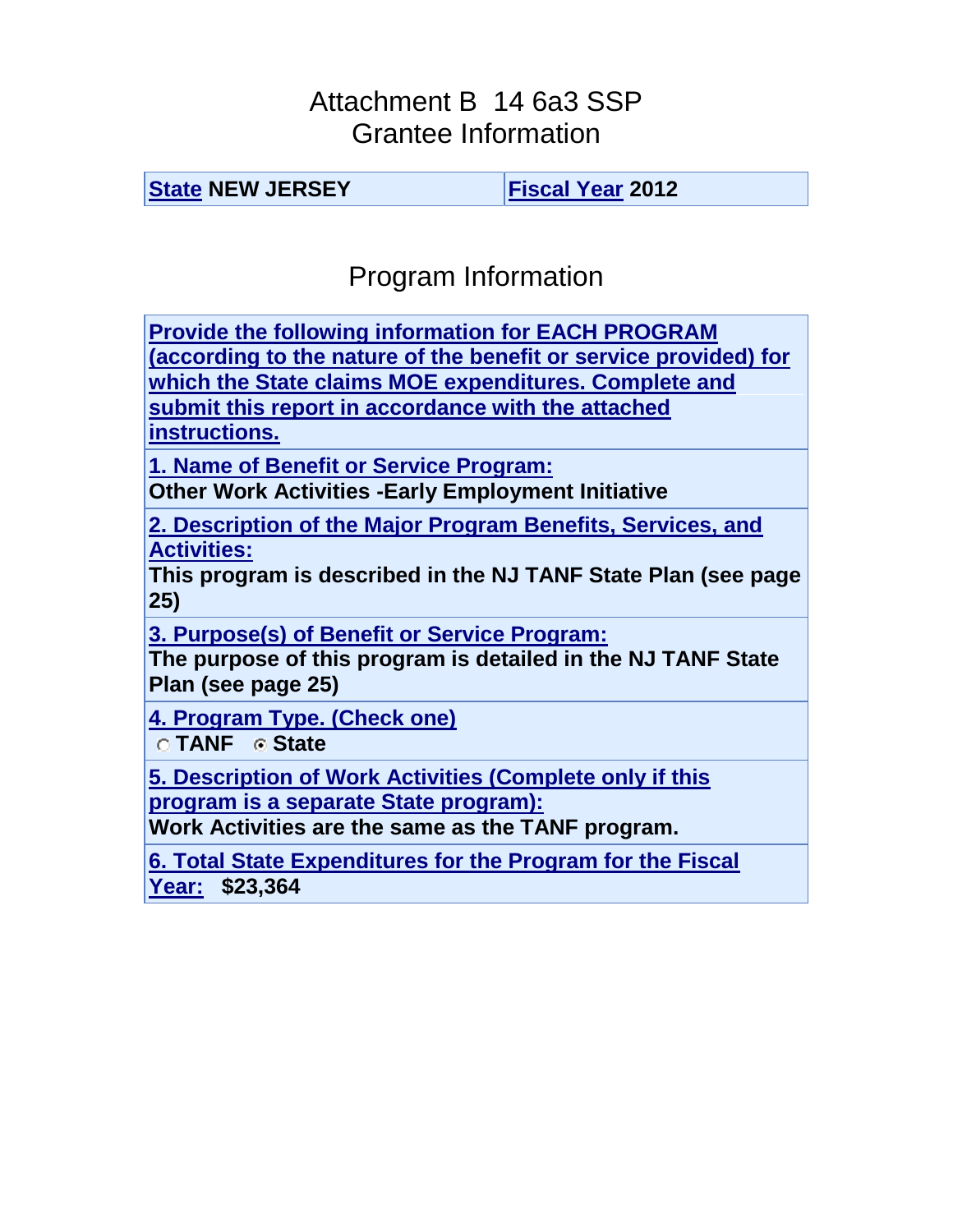**7. Total State MOE Expenditures under the Program for the Fiscal Year: \$23,364**

**8. Total Number of Families Served under the Program with MOE Funds: 15**

 **This last figure represents (Check one):**

**The average monthly total for the fiscal year. The total served over the fiscal year.** 

**9. Financial Eligibility Criteria for Receiving MOE-funded Program Benefits or Services:**

**See NJ TANF State Plan pages 6-7.**

**[10. Prior Program Authorization: Was this program authorized](javascript:alert()  [and allowable under prior law? \(Check one\)](javascript:alert()**

**Yes No**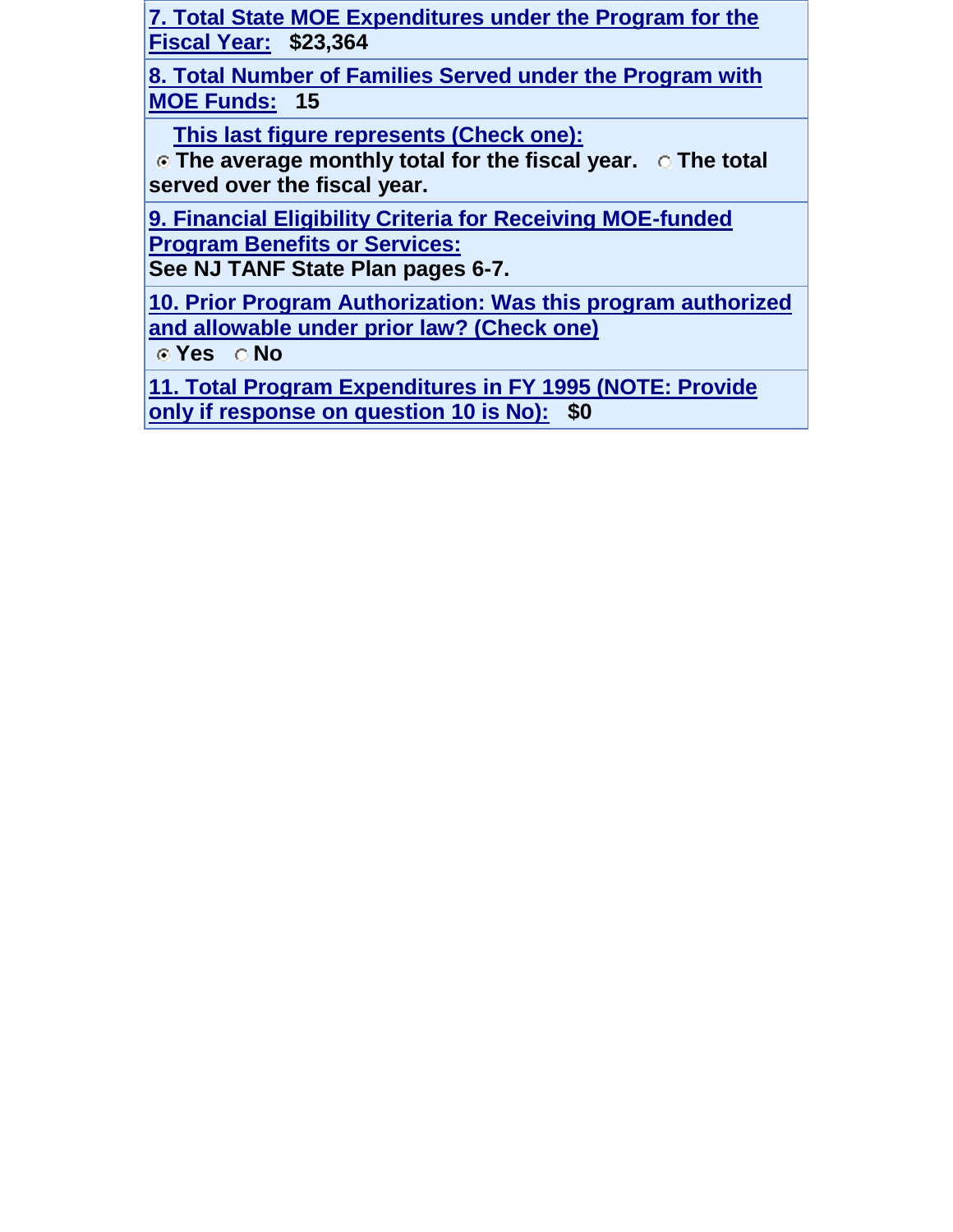### Attachment B 15 6h SSP ECPA Grantee Information

**[State](javascript:alert() NEW JERSEY [Fiscal Year](javascript:alert() 2012**

# Program Information

**[Provide the following information for EACH PROGRAM](javascript:alert()  [\(according to the nature of the benefit or service provided\) for](javascript:alert()  [which the State claims MOE expenditures. Complete and](javascript:alert()  [submit this report in accordance with the attached](javascript:alert()  [instructions.](javascript:alert()**

**1. Name of Benefit or Service Program:**

**Prevention of Out-of-Wedlock Pregnancies-Early Childhood Program Aid (ECPA)**

**[2. Description of the Major Program Benefits, Services, and](javascript:alert()  [Activities:](javascript:alert()**

**This program is described in the NJ TANF State Plan (see pages 29 and 44-46)**

**[3. Purpose\(s\) of Benefit or Service Program:](javascript:alert()**

**The purpose of this program is detailed in the NJ TANF State Plan (see pages 29 and 44-46)**

**[4. Program Type. \(Check one\)](javascript:alert()**

**TANF State** 

**5. Description of Work Activities (Complete only if this program is a separate State program):**

**Work Activities are the same as the TANF program.**

**[6. Total State Expenditures for the Program for the Fiscal](javascript:alert()**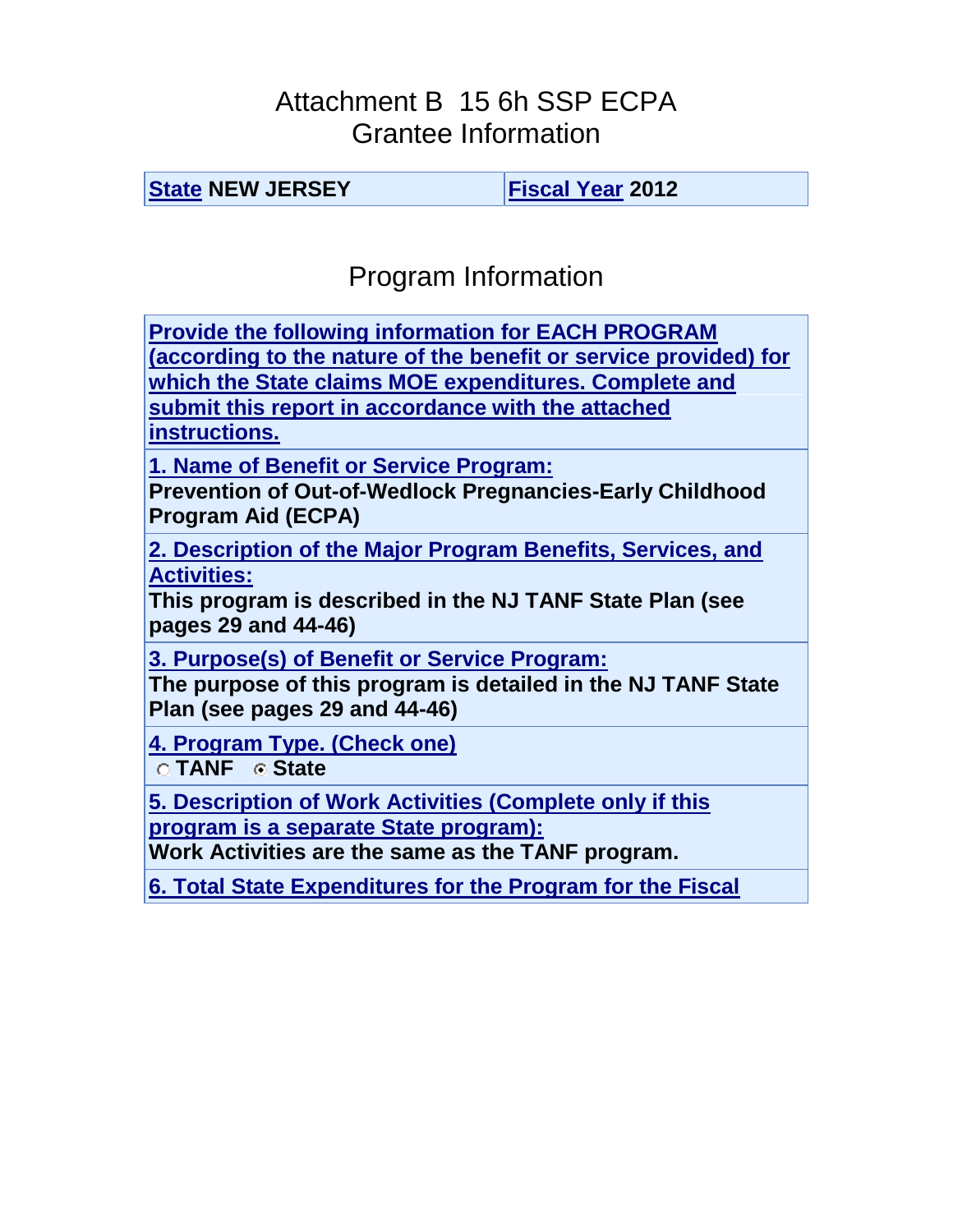**Year: \$417,477,016**

**7. Total State MOE Expenditures under the Program for the Fiscal Year: \$412,278,816**

**8. Total Number of Families Served under the Program with MOE Funds: 44,563**

 **This last figure represents (Check one):**

**The average monthly total for the fiscal year. The total served over the fiscal year.** 

**9. Financial Eligibility Criteria for Receiving MOE-funded Program Benefits or Services:**

**Eligibility criteria is described in the NJ TANF State Plan pages 44-46.**

**[10. Prior Program Authorization: Was this program authorized](javascript:alert()  [and allowable under prior law? \(Check one\)](javascript:alert()**

**C** Yes **C** No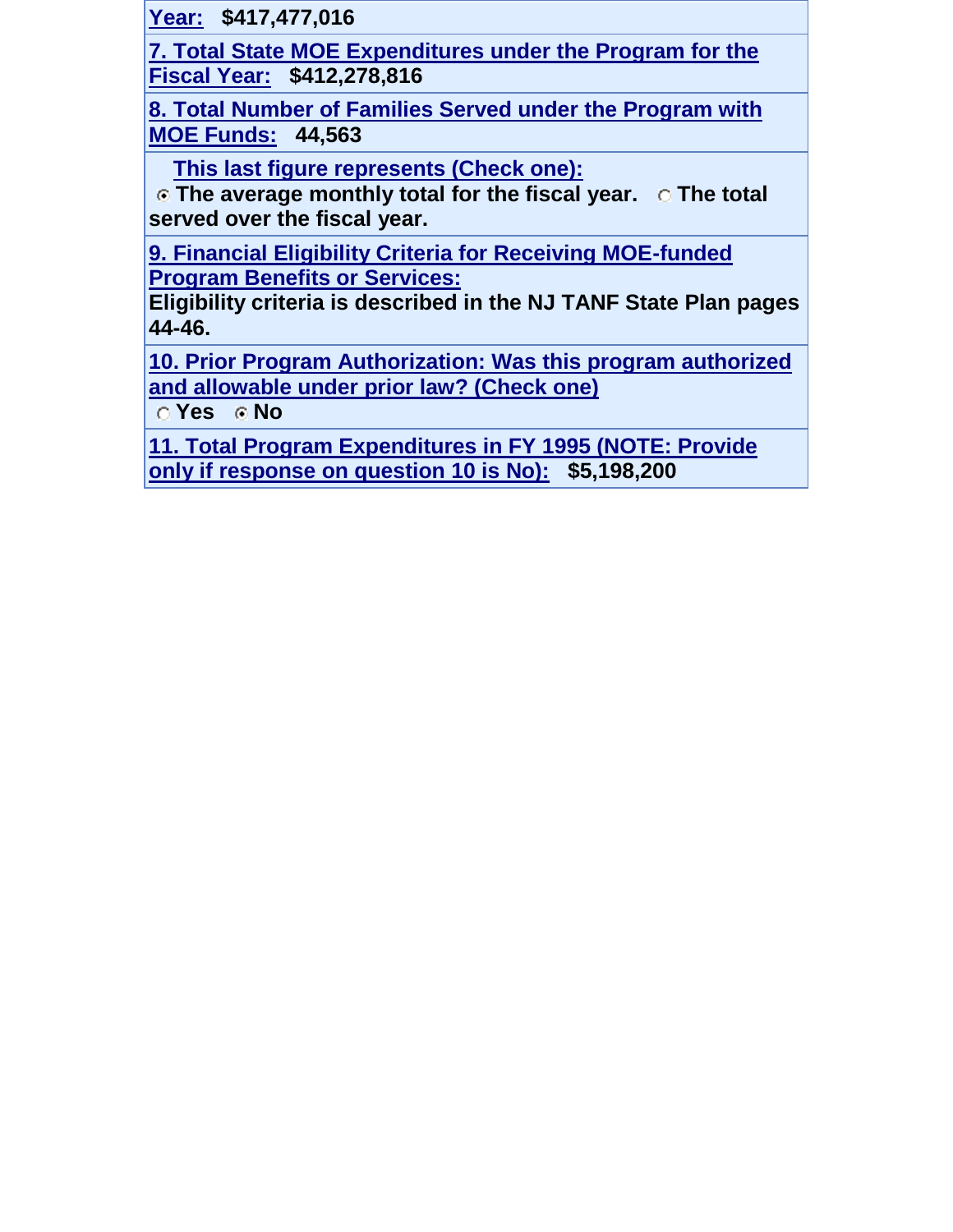### Attachment B 16 6h SSP FDFY Grantee Information

**[State](javascript:alert() NEW JERSEY [Fiscal Year](javascript:alert() 2012**

# Program Information

**[Provide the following information for EACH PROGRAM](javascript:alert()  [\(according to the nature of the benefit or service provided\) for](javascript:alert()  [which the State claims MOE expenditures. Complete and](javascript:alert()  [submit this report in accordance with the attached](javascript:alert()  [instructions.](javascript:alert()**

**1. Name of Benefit or Service Program:**

**Prevention of Out-of-Wedlock Pregnancies-Full Day/Full Year Early Childhood Education**

**[2. Description of the Major Program Benefits, Services, and](javascript:alert()  [Activities:](javascript:alert()**

**This program is described in the NJ TANF State Plan (see pages 29 and 47-48)**

**[3. Purpose\(s\) of Benefit or Service Program:](javascript:alert() The purpose of this program is detailed in the NJ TANF State** 

**Plan (see pages 29 and 47-48)**

**[4. Program Type. \(Check one\)](javascript:alert()**

**TANF State** 

**5. Description of Work Activities (Complete only if this program is a separate State program):**

**Work Activities are the same as the TANF program.**

**[6. Total State Expenditures for the Program for the Fiscal](javascript:alert()**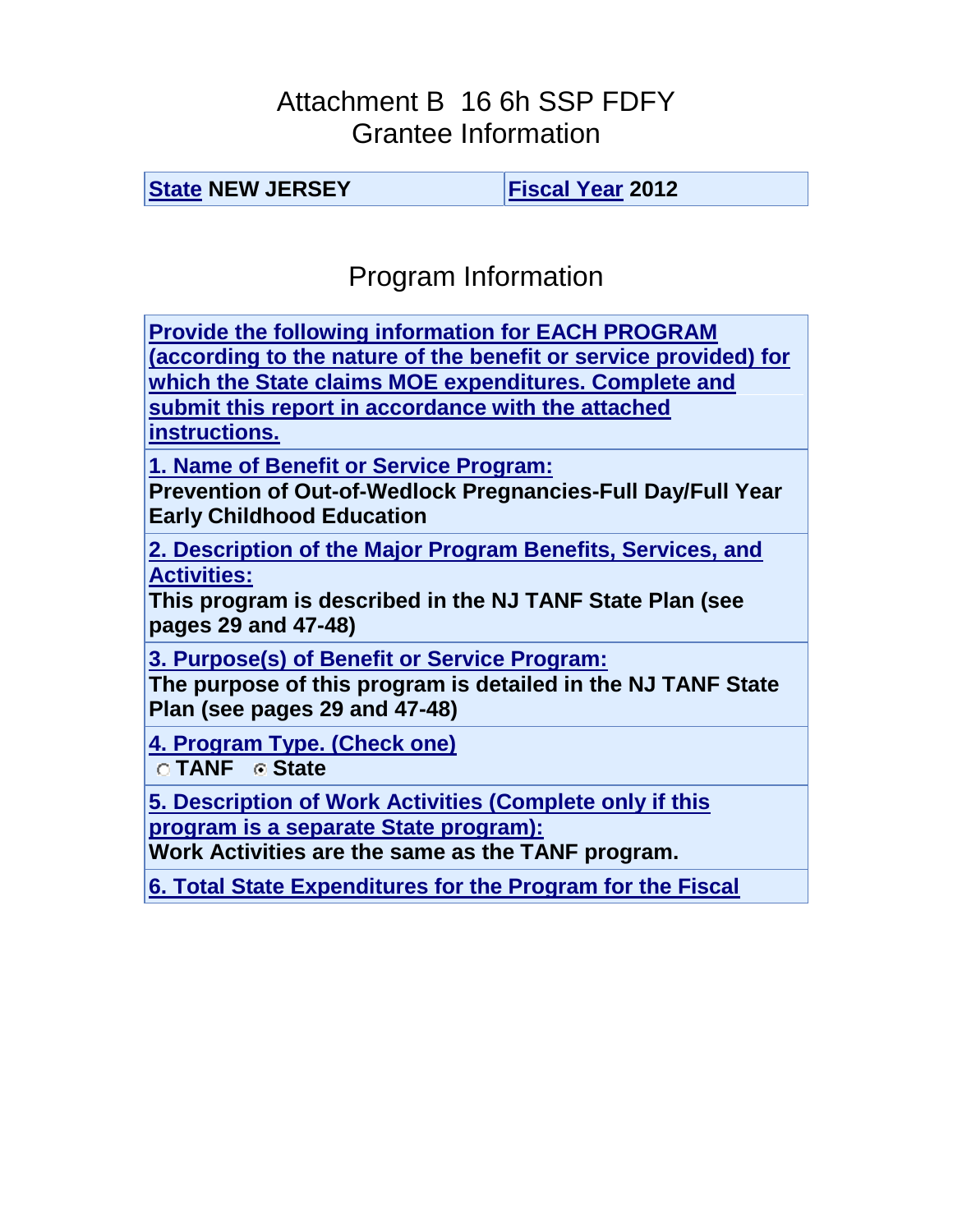**Year: \$22,412,655**

**7. Total State MOE Expenditures under the Program for the Fiscal Year: \$22,412,655**

**8. Total Number of Families Served under the Program with MOE Funds: 21,009**

 **This last figure represents (Check one):**

**The average monthly total for the fiscal year. The total served over the fiscal year.** 

**9. Financial Eligibility Criteria for Receiving MOE-funded Program Benefits or Services:**

**Eligibility criteria is described in the NJ TANF State Plan pages 47-48.**

**[10. Prior Program Authorization: Was this program authorized](javascript:alert()  [and allowable under prior law? \(Check one\)](javascript:alert()**

**Yes No**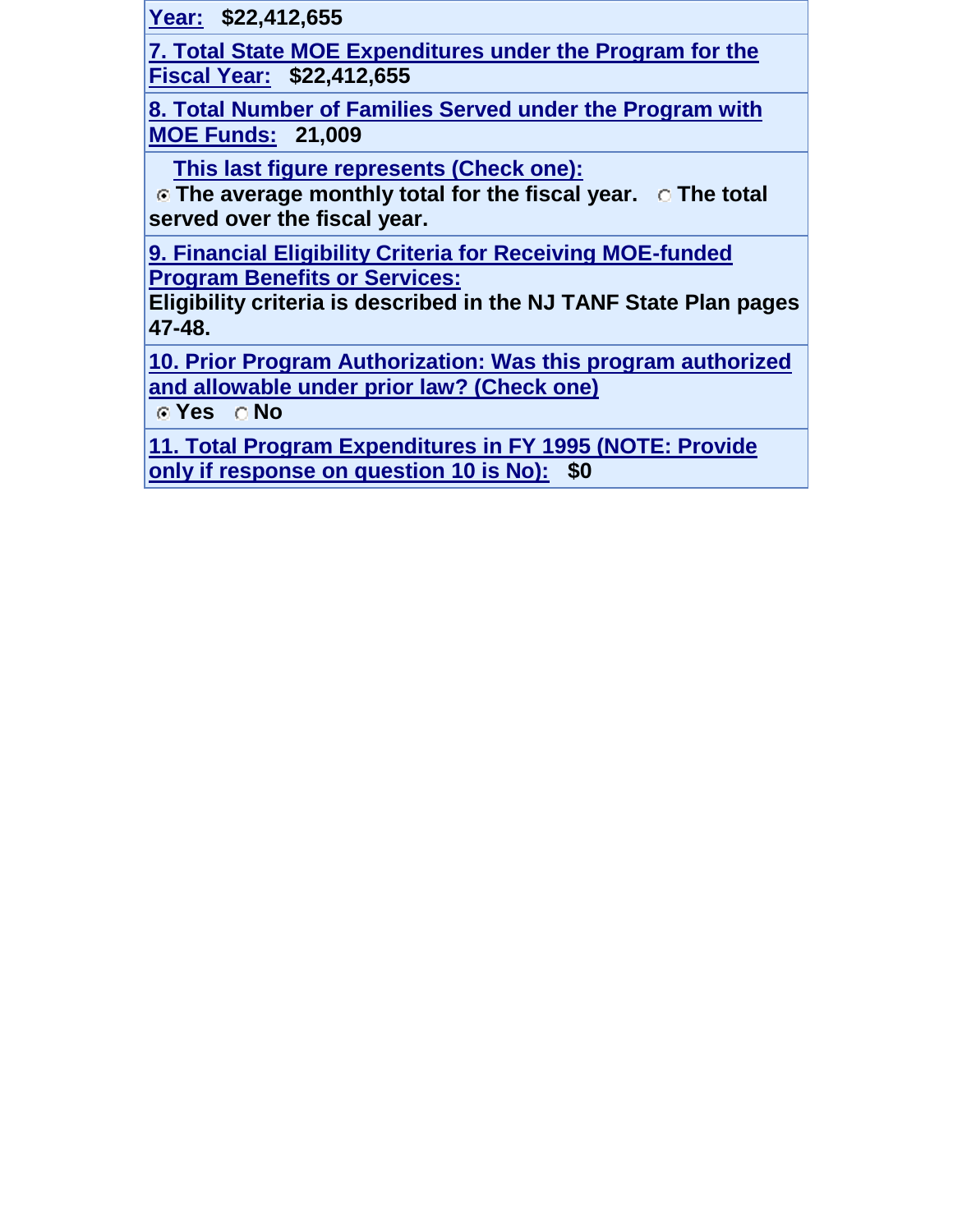### Attachment B 17 6j SSP Grantee Information

**[State](javascript:alert() NEW JERSEY [Fiscal Year](javascript:alert() 2012**

# Program Information

**[Provide the following information for EACH PROGRAM](javascript:alert()  [\(according to the nature of the benefit or service provided\) for](javascript:alert()  [which the State claims MOE expenditures. Complete and](javascript:alert()  [submit this report in accordance with the attached](javascript:alert()  [instructions.](javascript:alert()**

**1. Name of Benefit or Service Program:**

**Administration-Career Advancement Voucher and Early Employment Initiative**

**[2. Description of the Major Program Benefits, Services, and](javascript:alert()  [Activities:](javascript:alert()**

**The Department of Human Services' Division of Family Development (DHS/DFD) is the agency responsible for supervising the WFNJ/TANF program at the State level. WFNJ/TANF is administered at the local level by the 21 county agencies, under DFD supervision and through contracts for services.**

**[3. Purpose\(s\) of Benefit or Service Program:](javascript:alert()**

**To provide for a smarter and more efficient administration of all elements of the service delivery system.**

**[4. Program Type. \(Check one\)](javascript:alert() TANF State**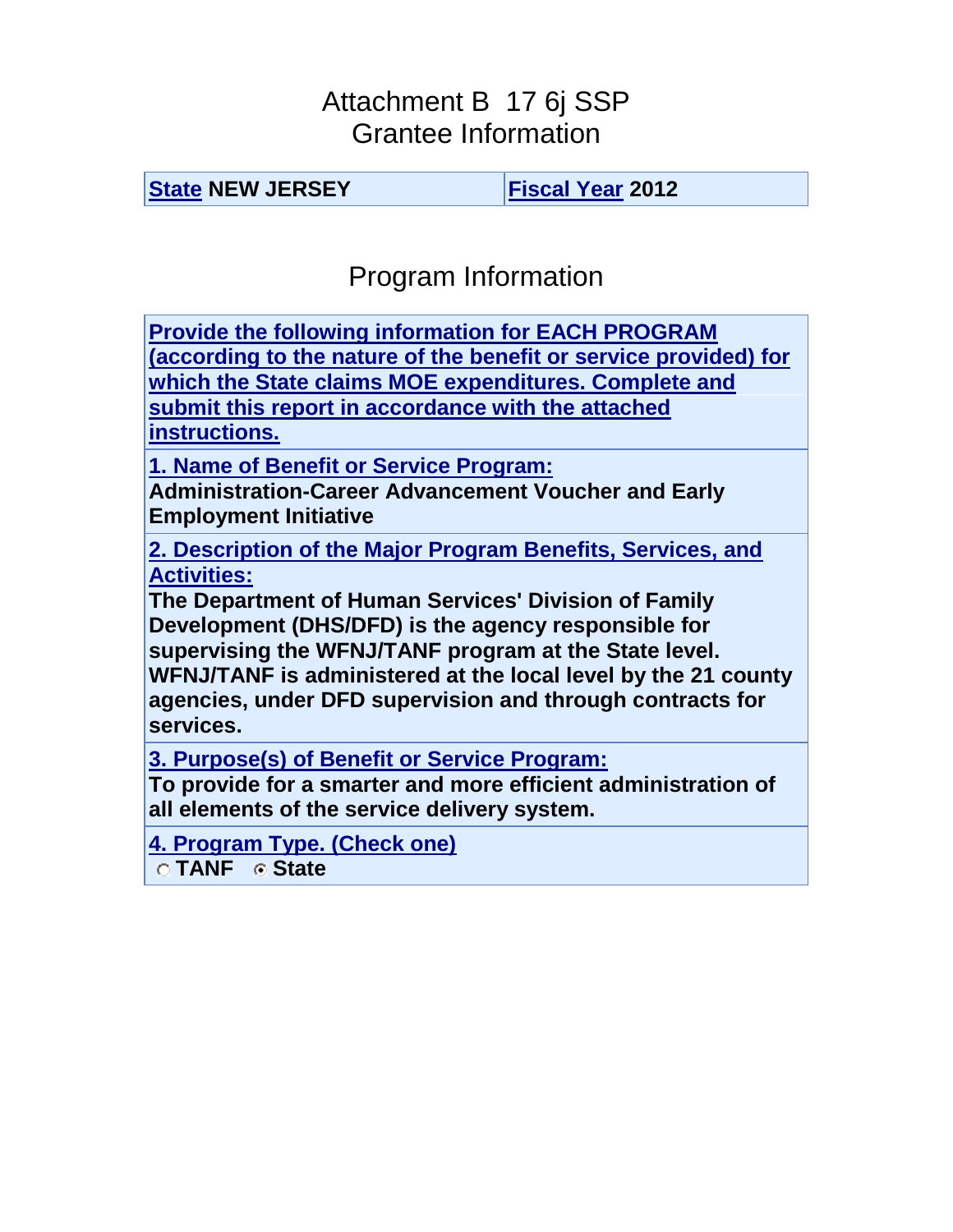**5. Description of Work Activities (Complete only if this program is a separate State program): N/A**

**[6. Total State Expenditures for the Program for the Fiscal](javascript:alert()  [Year:](javascript:alert() \$34,911**

**7. Total State MOE Expenditures under the Program for the Fiscal Year: \$34,911**

**8. Total Number of Families Served under the Program with MOE Funds: 156**

 **This last figure represents (Check one):**

**The average monthly total for the fiscal year.** C The total **served over the fiscal year.** 

**9. Financial Eligibility Criteria for Receiving MOE-funded Program Benefits or Services:**

**N/A**

**[10. Prior Program Authorization: Was this program authorized](javascript:alert()  [and allowable under prior law? \(Check one\)](javascript:alert()**

**&** Yes  $\circ$  No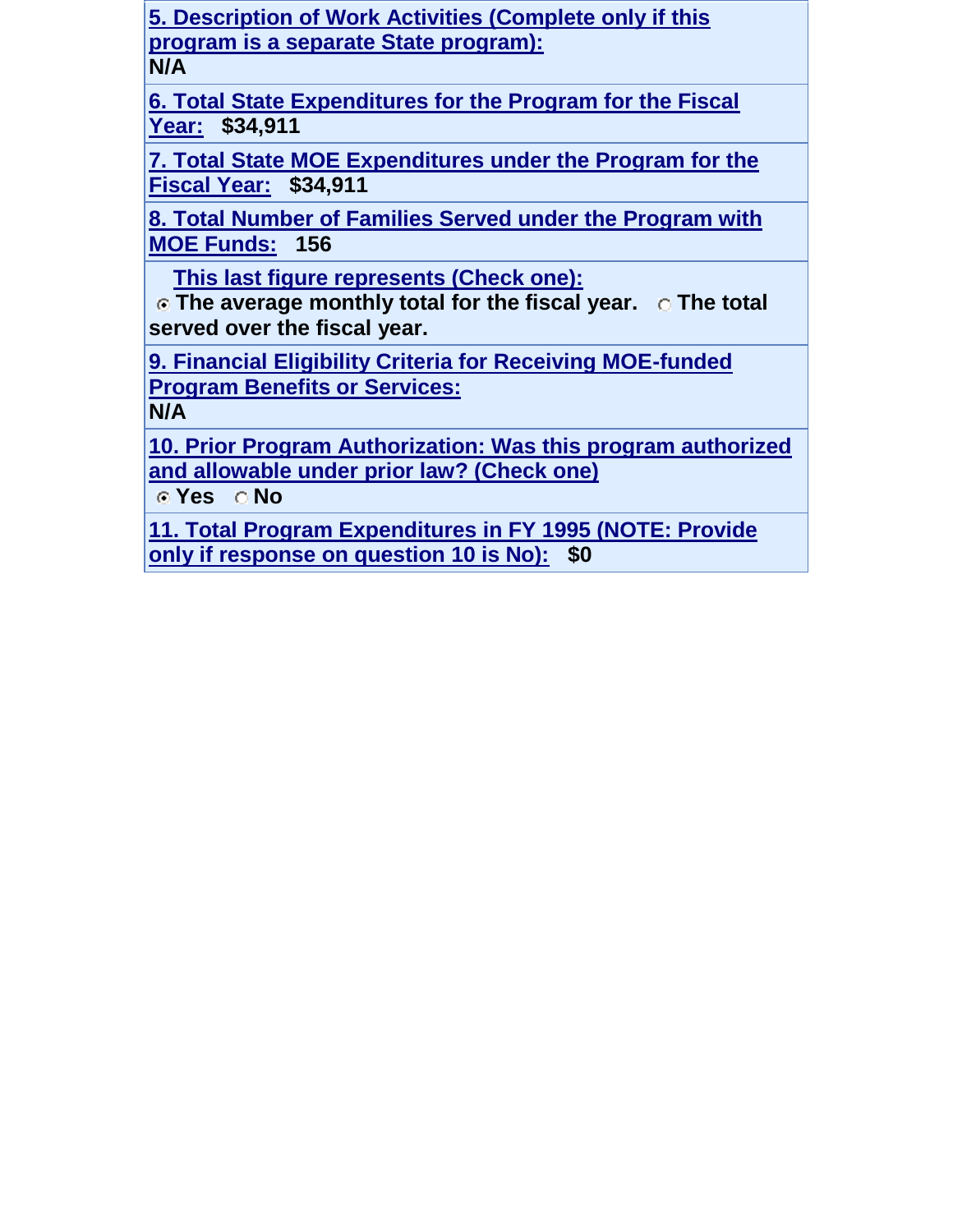### Attachment B 18 6m SSP Grantee Information

**[State](javascript:alert() NEW JERSEY [Fiscal Year](javascript:alert() 2012**

### Program Information

**[Provide the following information for EACH PROGRAM](javascript:alert()  [\(according to the nature of the benefit or service provided\) for](javascript:alert()  [which the State claims MOE expenditures. Complete and](javascript:alert()  [submit this report in accordance with the attached](javascript:alert()  [instructions.](javascript:alert()**

**1. Name of Benefit or Service Program:**

**Other Support Services-Child Protective Substance Abuse Initiative**

**[2. Description of the Major Program Benefits, Services, and](javascript:alert()  [Activities:](javascript:alert()**

**This program is described in the NJ TANF State Plan (see page 21)**

**[3. Purpose\(s\) of Benefit or Service Program:](javascript:alert()**

**The purpose of this program is detailed in the NJ TANF State Plan (see page 21)**

**[4. Program Type. \(Check one\)](javascript:alert()**

**TANF State** 

**5. Description of Work Activities (Complete only if this program is a separate State program):**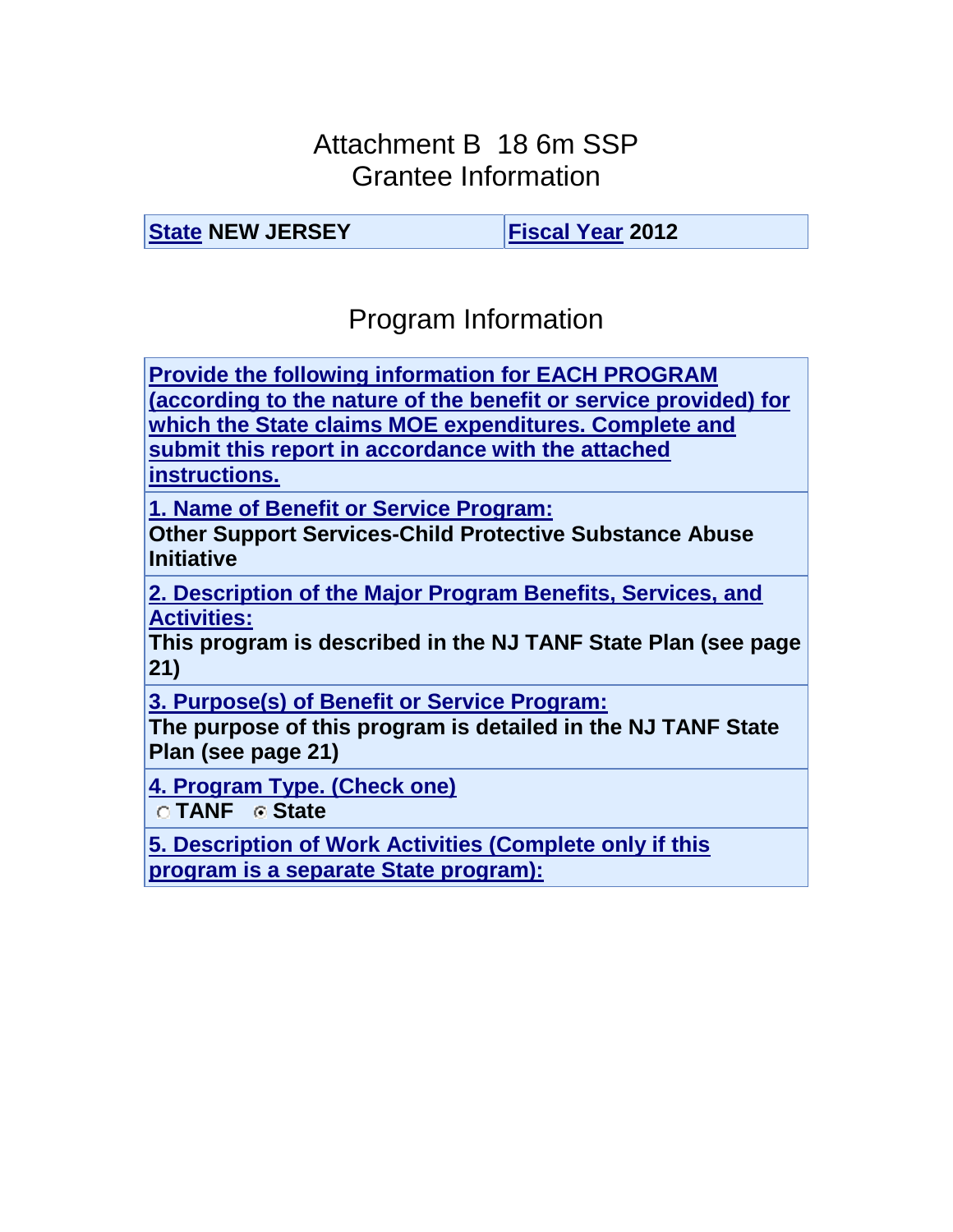**Work Activities are the same as the TANF Program**

**[6. Total State Expenditures for the Program for the Fiscal](javascript:alert()  [Year:](javascript:alert() \$5,949,710**

**7. Total State MOE Expenditures under the Program for the Fiscal Year: \$5,949,710**

**8. Total Number of Families Served under the Program with MOE Funds: 6,986**

 **This last figure represents (Check one):**

**The average monthly total for the fiscal year. 
In The total served over the fiscal year.** 

**9. Financial Eligibility Criteria for Receiving MOE-funded Program Benefits or Services:**

**See NJ TANF State Plan pages 6-7.**

**[10. Prior Program Authorization: Was this program authorized](javascript:alert()  [and allowable under prior law? \(Check one\)](javascript:alert()**

**&** Yes  $\circ$  No